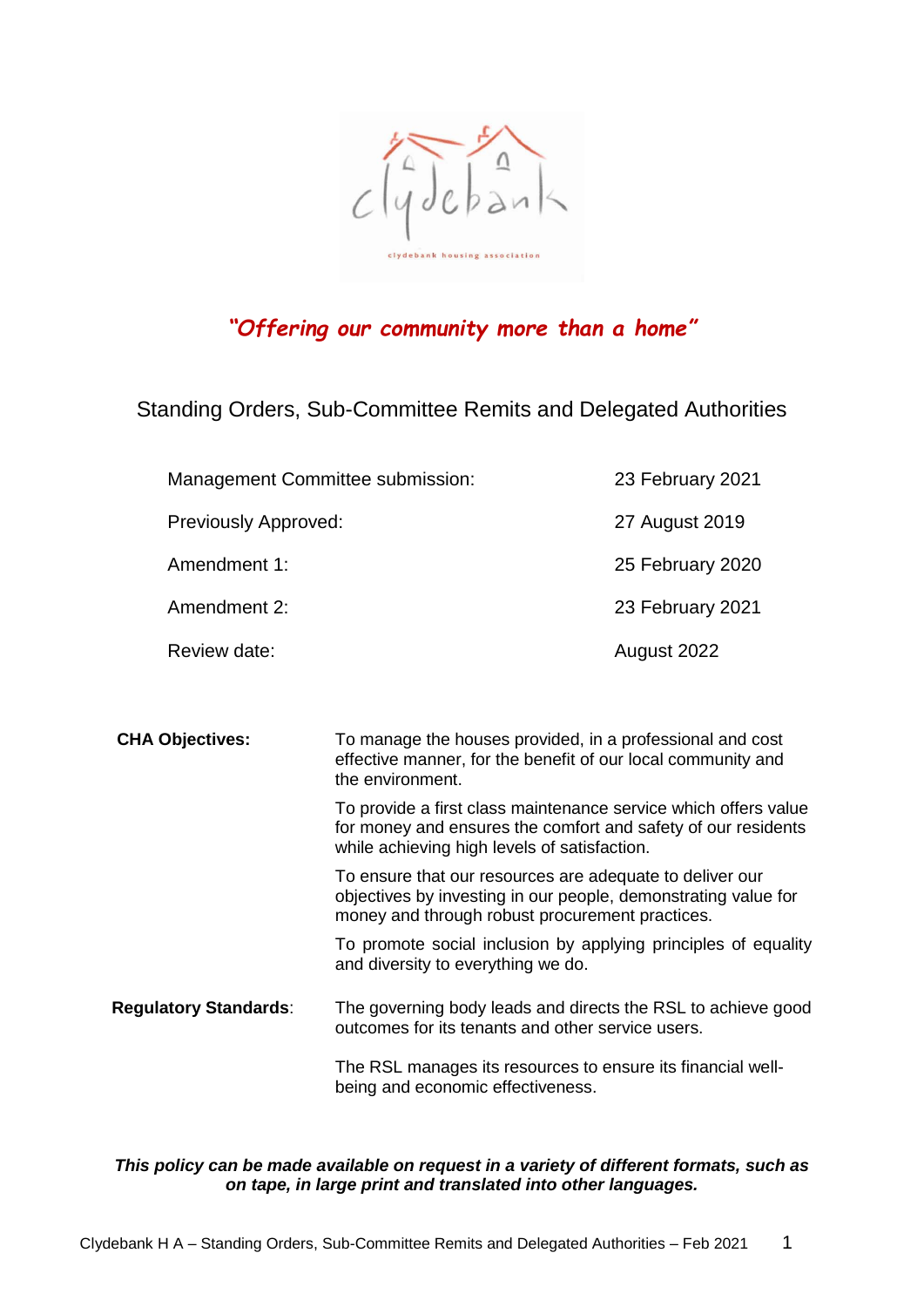# **Contents**

## **1 Management Committee & Sub-Committee Standing Orders 3-9**

- **1.1 Management Committee Composition**
- **1.2 Office Bearers**
- **1.3 Sub-Committees**
- **1.4 Voting Rights**
- **1.5 Meetings**
- **1.6 Notice of Meetings**
- **1.7 Chairperson of the Meeting**
- **1.8 Business to be discussed**
- **1.9 Order of Business**
- **1.10 Apologies**
- **1.11 Minutes**
- **1.12 Quorum**
- **1.13 Motions and Amendments**
- **1.14 Order of Speaking**
- **1.15 Powers of Chairperson**
- **1.16 Dissenting Member**
- **1.17 Invitation to Speak**
- **1.18 Voting**
- **1.19 Suspension of Standing Orders**
- **1.20 Changes in Policy/Decisions**
- **1.21 Annual General Meetings**
- **1.22 Co-options**
- **1.23 Sub-Committees**
- **1.24 Emergency Decisions**

#### **2 Sub-Committee Remits 09-15**

- **2.1 Development and Wider Role**
- **2.2 Finance and Corporate Services**
- **2.3 Housing Services**

### **3 Delegated Authorities 15-29**

- **3.1 From the Management Committee to Office Bearers**
- **3.2 Strategy, Policy and Performance**
- **3.3 Governance**
- **3.4 Financial Management**
- **3.5 Risk Management and Audit**
- **3.6 Staffing and Employment**
- **3.7 Housing Management**
- **3.8 Repairs and Maintenance Services**
- **3.9 Development and Wider Role**
- **4 Scheme of Financial Delegation 30-34**

**Pages**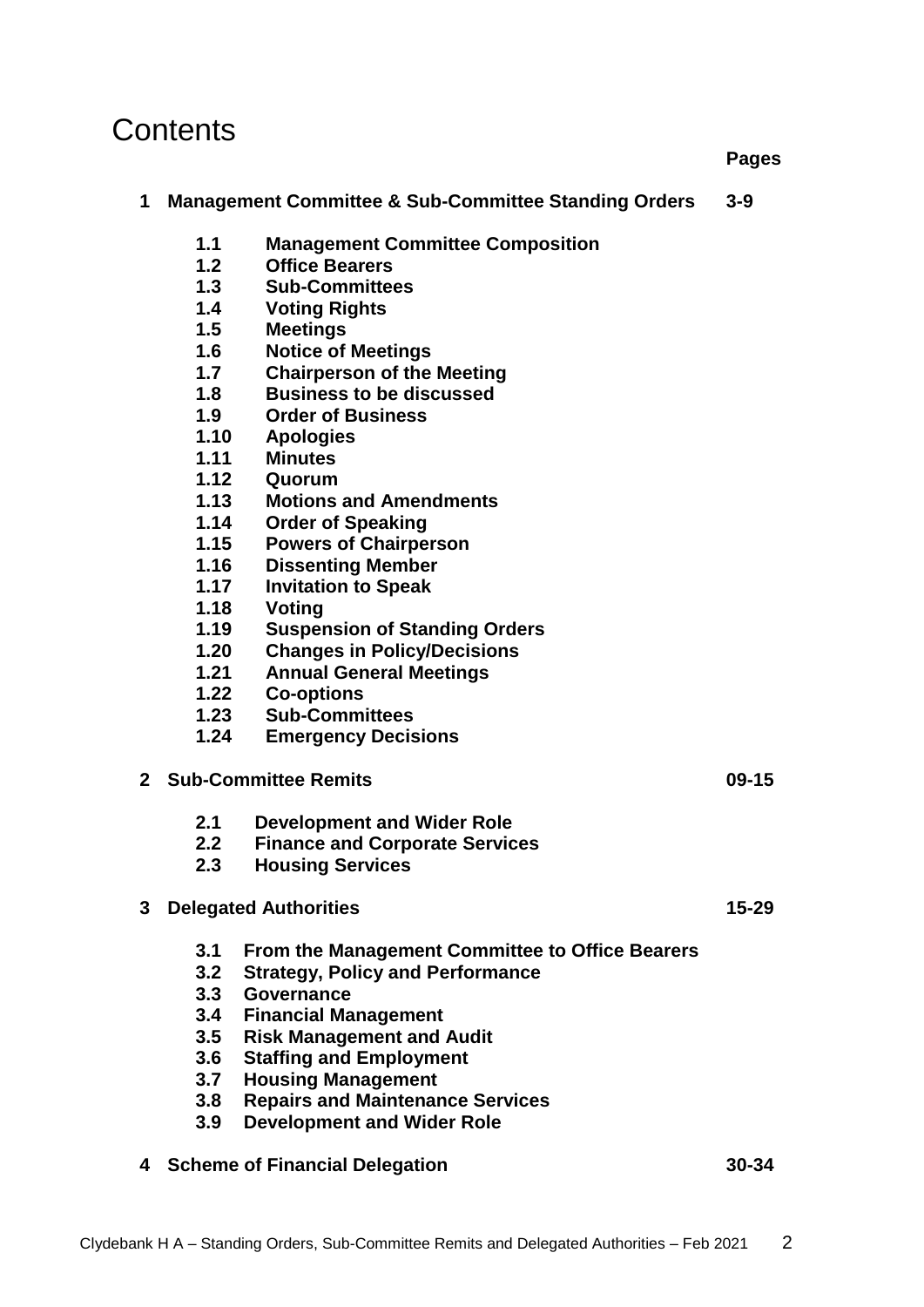# **1. Management Committee and Sub-Committee Standing Orders**

These standing orders will be read in conjunction with the Association Charitable Model Rules (2020) which are based upon the SFHA Charitable Model Rules (Scotland) 2020 and registered under the Co-operative and Community Benefit Societies Act 2014 and the Housing (Scotland) Act 2010.

The Management Committee has the ultimate responsibility for the Association. The role of the Management Committee is to provide strategic direction and leadership and to scrutinise the performance in achieving the organisation's overall purpose and priorities.

#### **1.1Composition**

The Management Committee will comprise a minimum of seven and a maximum of fifteen members (co-opted members will not exceed one third of the total elected MC membership), elected by the membership of the Association under terms of Rule 39 of its Model Rules. The Management Committee may from time to time, co-opt anyone who may be suitable and who has particular expertise, to serve until the next Annual General Meeting. Members co-opted onto the Management Committee may also be co-opted onto any of the Sub-Committees. Two co-opted places will be offered to nominees from West Dunbartonshire Council.

The Committee will continue to act while it has vacancies for Members. However, if at any time the number of Committee Members falls below seven, the Committee can continue to act only for another two months. If at the end of that period the Committee has not found new Members to bring the number of Committee Members up to seven, the only power it will have is to act to bring the number of Committee Members up to seven.

).

### **1.2Office Bearers**

The Management Committee will elect its office bearers (Chairperson, Vice Chairperson, Secretary and Treasurer) at the first meeting following its Annual General Meeting.

### **1.3Sub-Committees**

The Association has created the following Sub-Committees to deal with specific business as detailed in Section 2 below: -

Housing Services Sub-Committee (Meets quarterly – agreed in January 2019)

Finance and Corporate Services Sub-Committee (Meets quarterly) Development and Wider Role (held as required)

Each member will serve on a minimum of one sub-committees and subcommittee selection will take place at the first Management Committee meeting following the Annual General Meeting. Members are able to review their selection at any point during the year.

Each Sub-Committee shall, at its first meeting following the Annual General Meeting, elect its Chairperson and Vice Chairperson.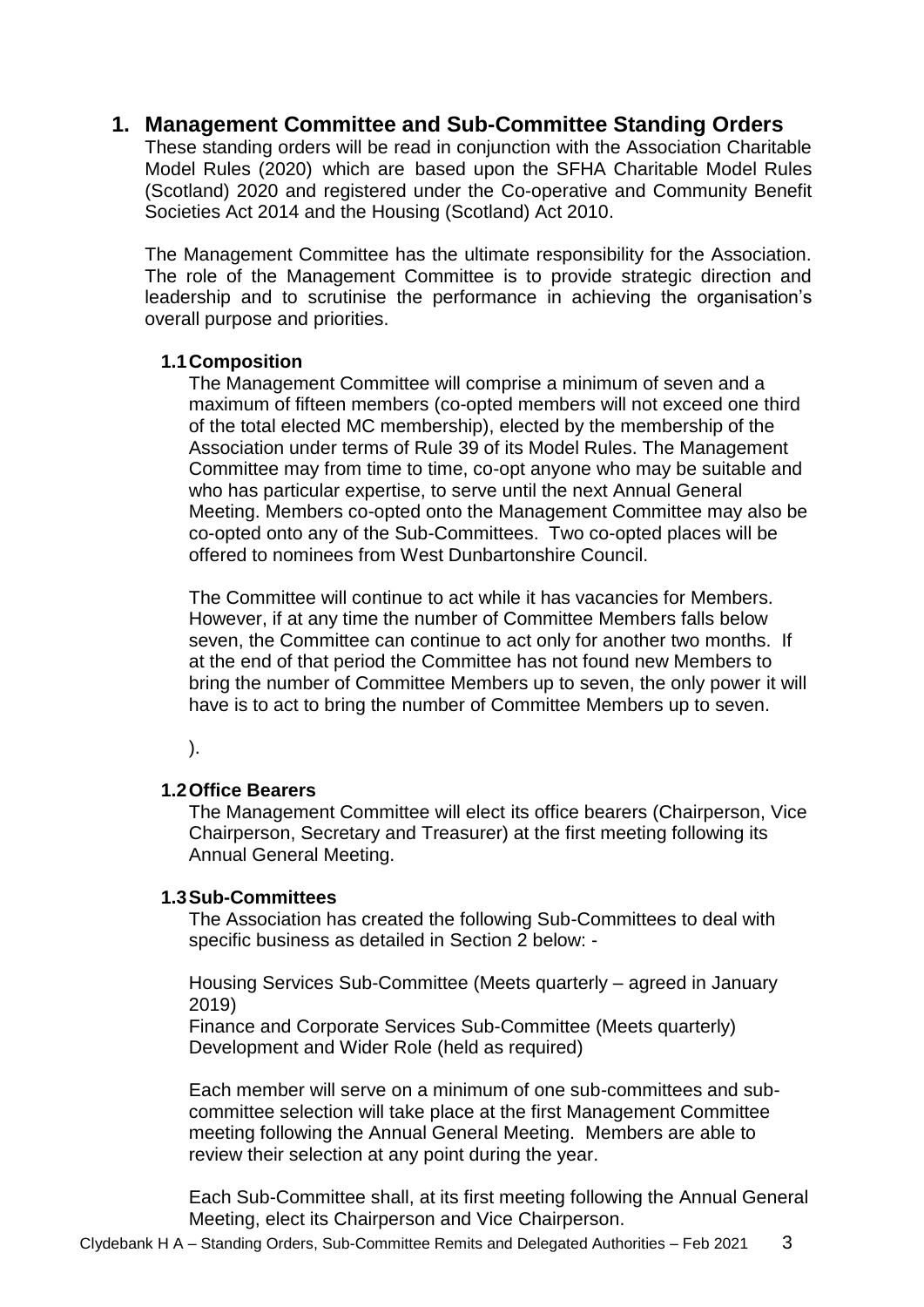#### **1.4 Voting Rights**

All members of the Management Committee and Sub-Committees, including co-opted members, will have equal voting rights with the exception of the Chairperson who will also hold a casting vote for use as required.

Co-optees can take part in discussions at the Committee or any subcommittees and vote at Committee and sub-committee meetings on all matters except those which directly affect the Rules, the membership of the Association or the election of the Association's Office Bearers. Co-optees may not stand for election, nor be elected as one of the Office Bearers of the Committee

#### **1.5 Meetings**

- a) A minimum of 6 Management Committee meetings will be held in each year. Sub-Committees will be held in accordance with 1.3 above,
- b) Meetings of the full Management Committee of Clydebank Housing Association Limited, hereafter referred to 'The Committee', shall usually be held monthly (except July), the meetings normally commencing at 6.30 p.m. and ending at 9.00 p.m. at the latest. The schedule for the year will be prepared in advance of the new Committee session in August. Meetings will not take place in the month of July.
- c) Meetings of the Committee can take place in any manner which permits those attending to hear/see and comment on the proceedings. However, individual members must endeavour to attend at least 3 Management Committee meetings in the year in person.
- d) In the case of unforeseen circumstances, scheduled meetings can be cancelled with the express authorisation of the Chairperson/Vice Chairperson.
- e) All members of the Management Committee may attend any subcommittee meetings, even if this is a sub-committee to which they are not a member. They may, however, only speak at the meeting with the permission of the sub-committee chairperson and will not be entitled to vote on any issues.

#### **1.6 Notice of Meeting**

The Secretary, Chief Executive or Heads of Sections shall give notice of all ordinary meetings of the Management Committee and Sub-Committee meetings to Committee members via email one week before the meeting and shall specify the matters to be considered at the meeting by annexing to the notices, a properly prepared Draft Agenda.

The Management Committee and Sub-Committees will be serviced by staff. Agendas, papers and previous minutes will be sent out on the Friday preceding the Tuesday meeting at the latest. The Chief Executive will liaise with the Chairperson in regards to formulation of the Agenda.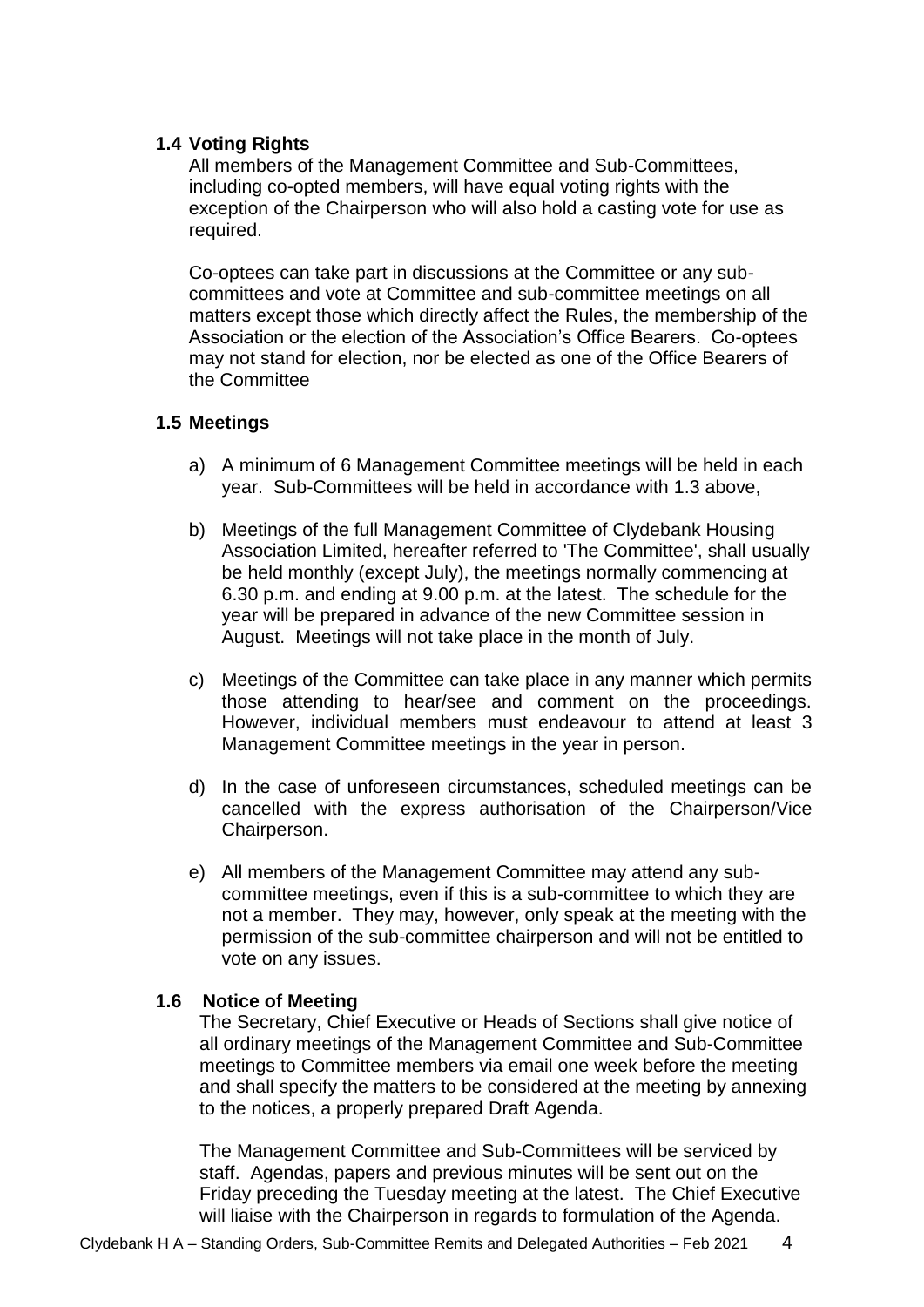A meeting/training schedule for the Committee year will be drafted in August each year and circulated to the Management Committee in advance of the committee meeting. Revisions to the schedule will be considered throughout the year where necessary.

Special meetings of the Committee shall be convened in accordance with the Rules of the Association, SFHA Charitable Model Rules (Scotland) 2013, Rule 56.1.

### **1.7 Chairperson of the Meeting**

If the Chairperson is not present at the start of the meeting, the Chair will be taken by the Association's Vice Chairperson. If he/she is also absent, the Chair should be taken in the following order:

- a) Chairperson Development/Wider Role Sub-Committee
- b) Chairperson Housing Services Sub-Committee
- c) Chairperson Finance and Corporate Services Sub-Committee

These failing, then a member elected from the members present will preside for the meeting.

#### **1.8 Business to be discussed**

The Management Committee/Sub-Committee may vary the order of business, so as to give precedence to business of special urgency, at the discretion of the Chairperson.

#### **1.9 The order of business** for Management Committee meetings shall be as follows:

- a) Apologies
- b) Chairperson's Remarks
- c) Declaration of Interest
- d) Business Carried Over from Last Meeting
- e) Management Committee Training/Conference Feedback
- f) Secretary's Report
- g) Approval of Minutes
- h) Business arising from the Minutes
- i) Ratification of all Minutes
- j) Remainder of Agenda
- k) Health & Safety and risk
- l) Intranet
- m) Focus on Governance and Risk
- n) Signing of Minutes
- o) Date and Time of next meeting

The order of business for Sub-Committee meetings shall be as follows: -

- a) Apologies
- b) Chairperson's Remarks
- c) Declaration of Interest
- d) Business Carried over from last meeting
- e) Remainder of Agenda
- f) Health and Safety and risk
- g) Date and time of next meeting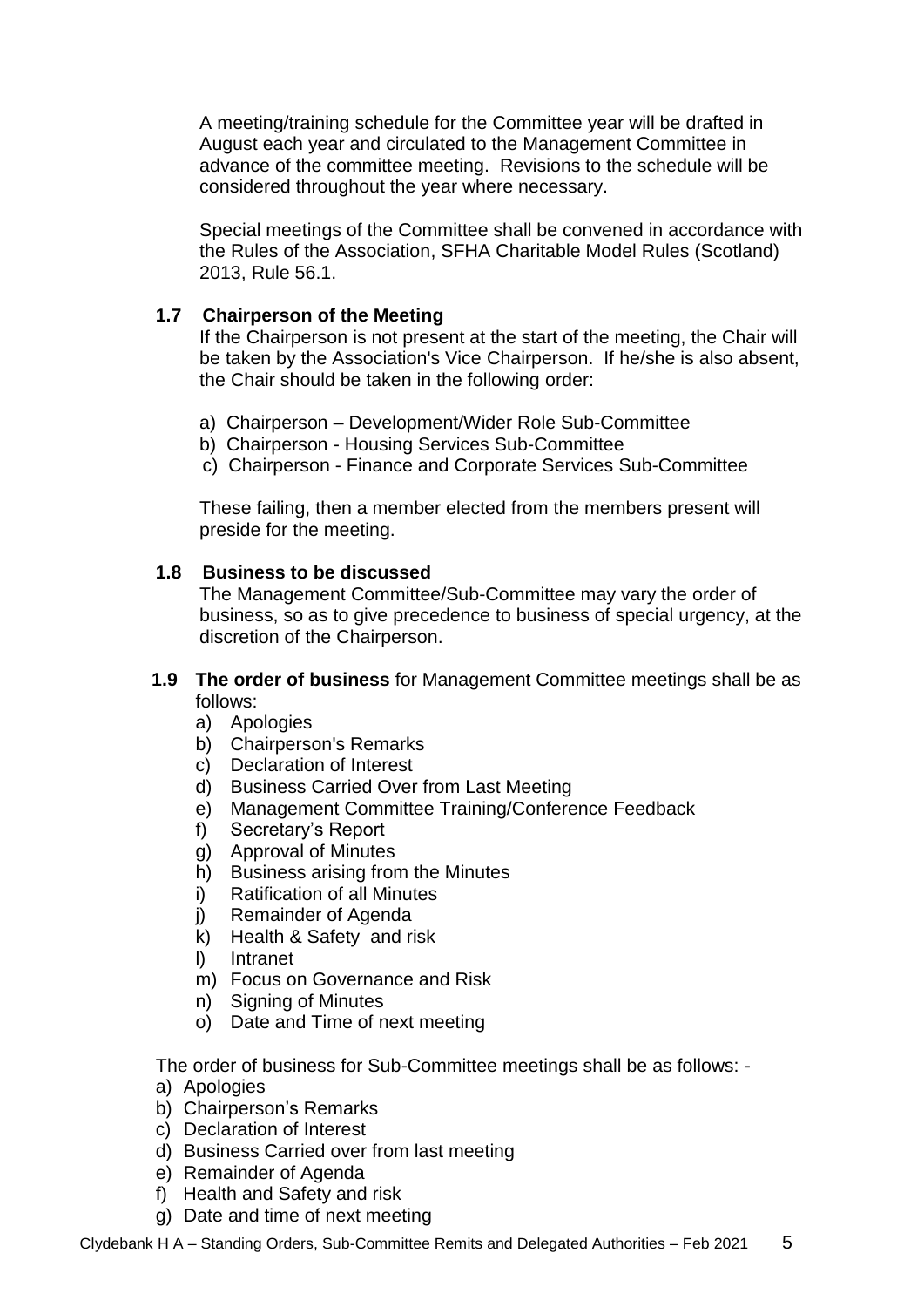### **1.10 Apologies**

Committee members, where possible, should submit their apologies for non-attendance well in advance of the meeting.

It should be noted, however, that absence from 4 consecutive meetings would result in the cessation of membership unless prior authority for absence (special leave of absence) has been sought by the absent member and granted by the Management Committee. It must be noted that no member can be a member of the Management Committee if they are unable to attend meetings for a continuous period in excess of one year.

### **1.11 Minutes**

- a) The Minutes of the Committee shall be prepared/printed/circulated under the direction of the Secretary or Chief Executive.
- b) At all Management Committee meetings, the Minutes of the previous Committee/Sub-Committee shall be submitted.
- c) The Minutes shall be held as a correct record of what transpired at such meetings, subject to any amendments approved by the Committee.
- d) The Committee shall consider the Minutes of all Sub-Committee meetings together with any recommendations and decide whether or not to approve any recommendations (Ratification of Minutes).
- e) No longer than fifteen minutes will be spent on the approval of previous minutes.
- f) As soon as possible following approval, Management Committee Minutes will be signed by the Association's Chairperson as being approved. The proposer and seconder will also sign the minutes. Thereafter, the minutes will be entered into the Minute Book/on the Association's "F" Drive and Intranet.
- g) The Sub-Committee minutes, once approved, can be signed in a similar fashion at the Committee meeting or next Sub-Committee meeting.
- h) Minutes can only be proposed and seconded by Committee/Sub-Committee members who were in attendance at the relevant meeting.

### **1.12 Quorum**

A quorum shall be four for an ordinary Management Committee meeting (Rule 48). There must be at least three members of a sub-committee (excluding co-optees) present for a sub-committee meeting to take place (Rule 58.1). If, at the time of the meeting, a quorum is not in attendance, a period of fifteen minutes should be allowed for late arrivals. If, after fifteen minutes, a quorum of members is not present, the meeting will stand adjourned.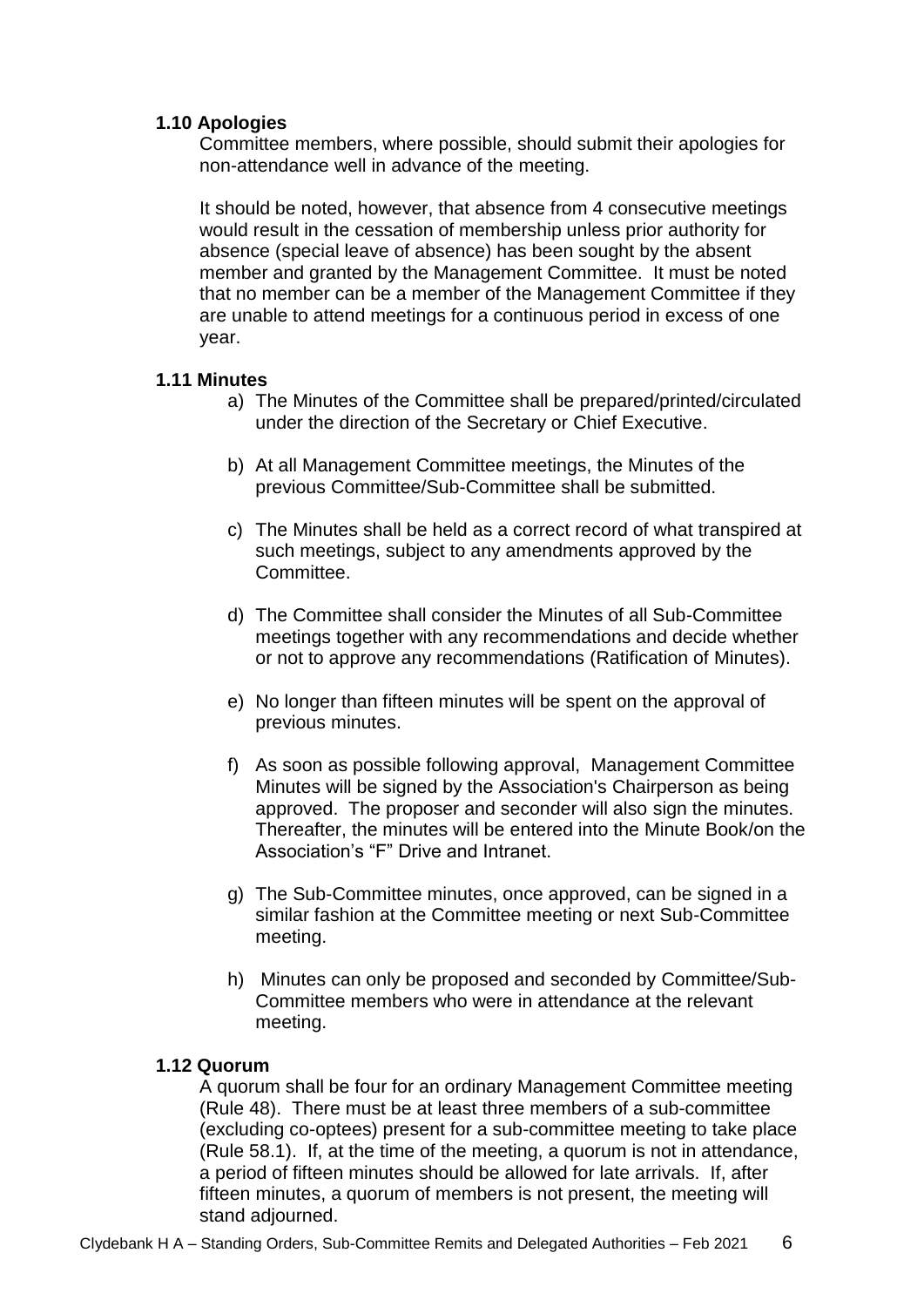If at any time during a meeting, it is found that a quorum is not present, the proceedings shall be adjourned. **Per the Association's Rules (42.3), Co-optees cannot be counted towards a quorum**.

#### **1.13 Motions and Amendments**

- a) Motions may be moved by any member of the Management Committee/Sub-Committee. A Motion shall fail unless it can find a seconder.
- b) Motions or any Amendments, which are not seconded, shall not be discussed or put to the meeting or printed in the Minutes.
- c) After a Motion has been made and seconded, any member wishing to move an Amendment, and any member wishing to move a further Amendment, may do so by stating its terms to the meeting.
- d) No Motion, after it has been made or intimated, shall be withdrawn except by leave of the seconder.
- e) In the absence of the member who has given written notice of a Motion, the meeting may dispose of same or postpone it, as they think fit.
- f) When a Motion and/or a number of Amendments are before the meeting, the Chairperson shall put the last moved Amendment against the preceding one, and then put the Amendment receiving the greater number of votes against the next preceding Amendment until disposed of. The Chairperson shall put the remaining Amendment against the original Motion, the Amendment being called first and voted upon, the Motion called thereafter and voted upon.

#### **1.14 Order of Speaking**

Any member of the Committee/Sub-Committee desirous of speaking at any meeting shall only do so when allowed by the Chairperson. He/she shall address the Chair confining his/her remarks to the matter before the meeting, i.e. by proposing, seconding or supporting a Motion or any relative Amendment, or to a point of order to ask a question.

Any member of the Management Committee who is in attendance at a Sub-Committee meeting to which they have not been elected, shall only speak with the permission of the Sub-Committee Chairperson and will not be entitled to vote on any issue.

### **1.15 Powers of Chairperson**

- a) Deference should at all times be paid to the authority of the Chairperson/Sub-Committee Chairperson. When he/she speaks, the members shall cease to do so. It shall be the duty of the Chairperson to preserve order and to ensure that members obtain a fair hearing.
- b) The Chairperson shall decide all matters of order, competency and relevancy and each ruling shall be final and shall not be open to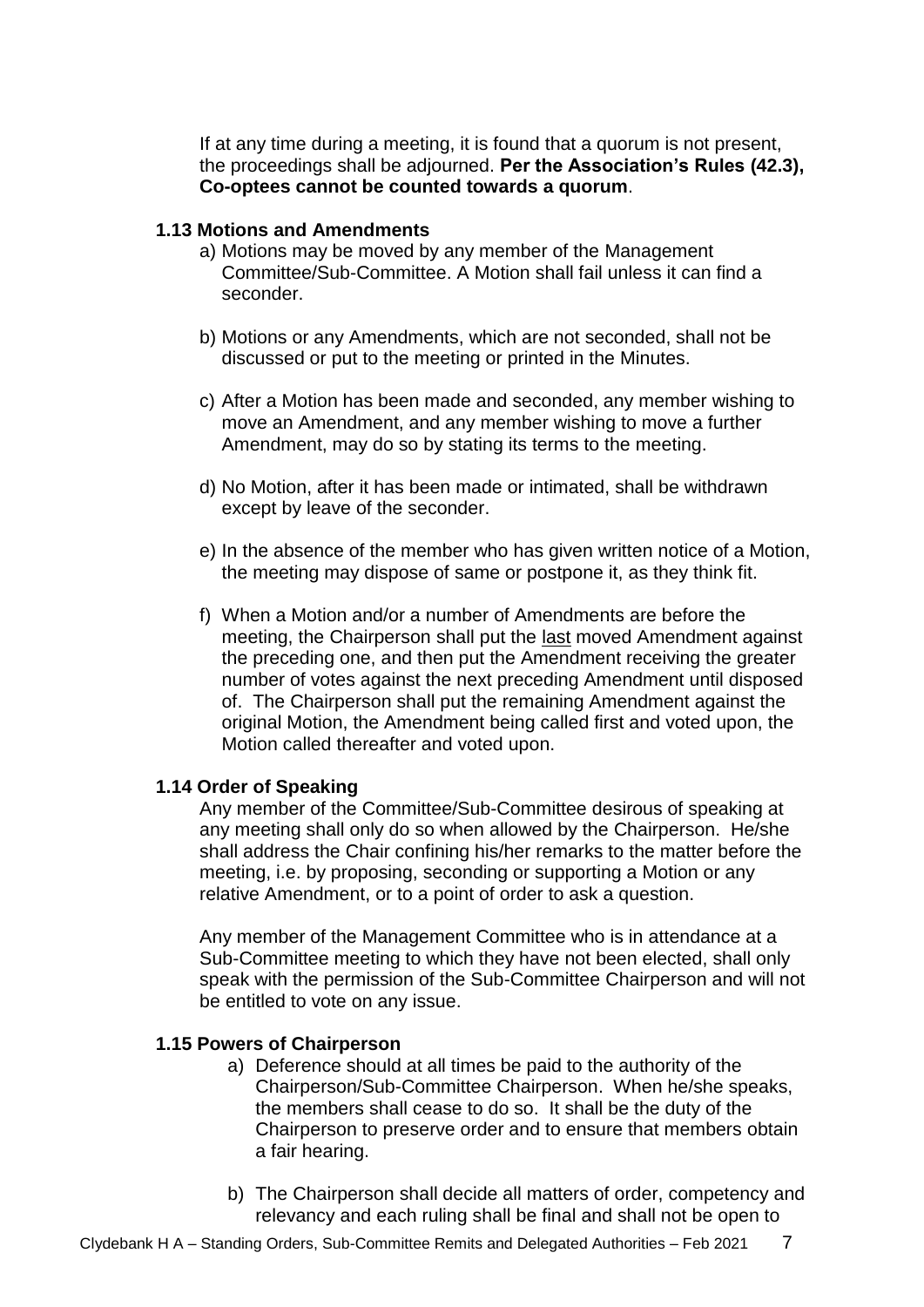discussion. The Chairperson shall also decide between two or more members wishing to speak by calling on the member whom he/she observed first to raise their hand.

- c) The Chairperson shall be entitled, in the event of a disorder arising, to adjourn the Meeting to a time he/she may then or afterwards determine and his/her leaving the Chair shall indicate that the meeting is adjourned.
- d) The Chairperson will have both a deliberative vote and a casting vote.
- e) The Chairperson may restrict the amount of time spent on any item of business.
- f) The Chairperson shall be an ex-officio member of all Sub-Committees.

#### **1.16 Dissenting Member**

Any member who disagrees with any decision of the Committee may ask to have his/her dissent recorded in the Minute.

#### **1.17 Invitation to Speak**

Any member wishing to speak must first raise his/her hand and await the invitation of the Chairperson.

#### **1.18 Voting**

A vote may be taken by calling the roll of those present, by ballot or by a show of hands, as may be decided by the majority of the members present and voting. Prior to a vote, the Chairperson will ask those present to decide on the method of voting to be used.

#### **1.19 Suspension of Standing Orders**

Any of the Standing Orders, upon a Motion being made at any time during a meeting, may be suspended in regard to any business at such a meeting, provided that the said Motion shall be held to be carried by a two-thirds majority of the members present and voting.

#### **1.20 Changes in Policy/Decisions**

Any policy decisions taken at a meeting of the Committee will be regarded as the policy of the Committee and will not be amended within a period of three months without a Suspension of Standing Orders.

A review can only be instituted if: -

- i. New legislation or guidance affecting the decision has been implemented
- ii. New facts which are ruled by the Chairperson of the meeting be pertinent have come to light since the original decision.

A request for the Suspension of Standing Orders must be in writing and received by the Chairperson prior to the start of the meeting. It must be signed by the Proposer and Seconder.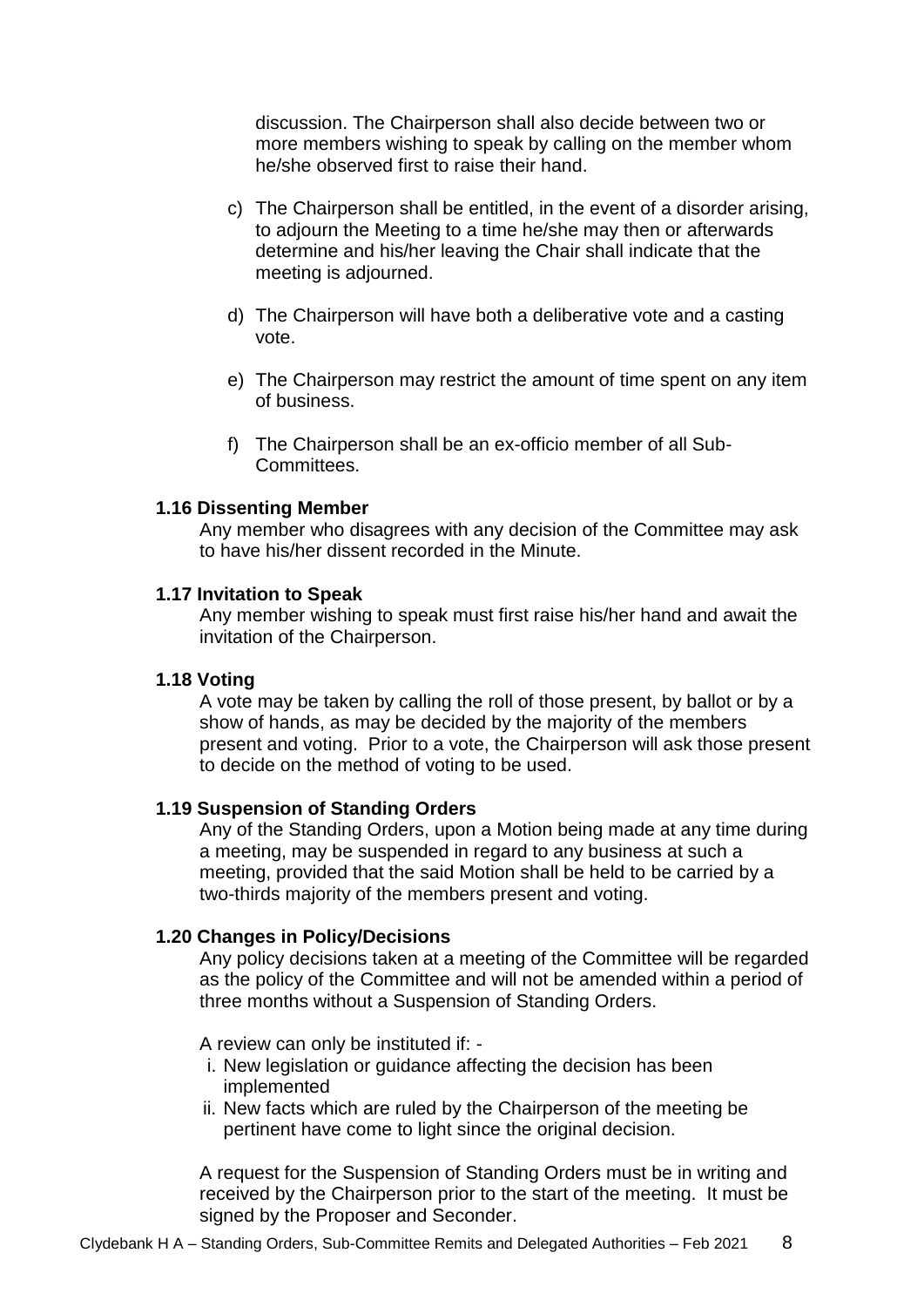No decision, outwith delegated authority of a Sub-Committee will be binding on the Management Committee until the minute of the Sub-Committee has been ratified by the Management Committee.

#### **1.21 First meeting after the Annual General Meeting**

- a) A meeting of the Management Committee shall take place no later than 7 working days after the Annual General Meeting, the date to be fixed by the Secretary of the outgoing Committee.
- b) This Meeting shall be presided over by the Secretary or Chairperson of the outgoing Committee. If neither is present, the procedure as Standing Order number 1.7 should be implemented.
- c) The order of business for the meeting shall be as follows:
	- 1. Election of Chairperson
	- 2. Election of Vice Chairperson
	- 3. Election of Secretary
	- 4. Election of Treasurer
	- 5. Sub-Committee selection
	- 6. Any other business
	- 7. Dates of Committee Meetings

#### **1.22 Co-Options**

Co-opted members shall not hold office bearer's positions within the Association.

#### **1.23 Sub-Committees**

All members of the Committee must serve on a minimum of one subcommittee.

#### **1.24. Emergency Decisions (e.g. HM court action cases, staffing decisions, etc.)**

Where a staff member of the Association is of the opinion that an emergency decision is required to be made by Committee, then he/she should contact at least four elected Committee Members for their authorisation of any action to be taken. A written report thereafter will be submitted to the next Management/Sub- Committee meeting.

# **2. Sub-Committee Remits**

The Management Committee delegates authority to sub-committees per Rule 58.1 of its Charitable Model Rules 2020 for particular aspects of its business, e.g. Housing Services, Finance and Corporate Services and Development and Wider Role. Any decisions made by Sub-Committees remain the responsibility of the whole Management Committee and are considered for ratification at the Management Committee meeting following the Sub-Committee meetings.

The remits are set in accordance with the Scottish Housing Regulator's Regulatory Framework. Consideration of business will automatically revert back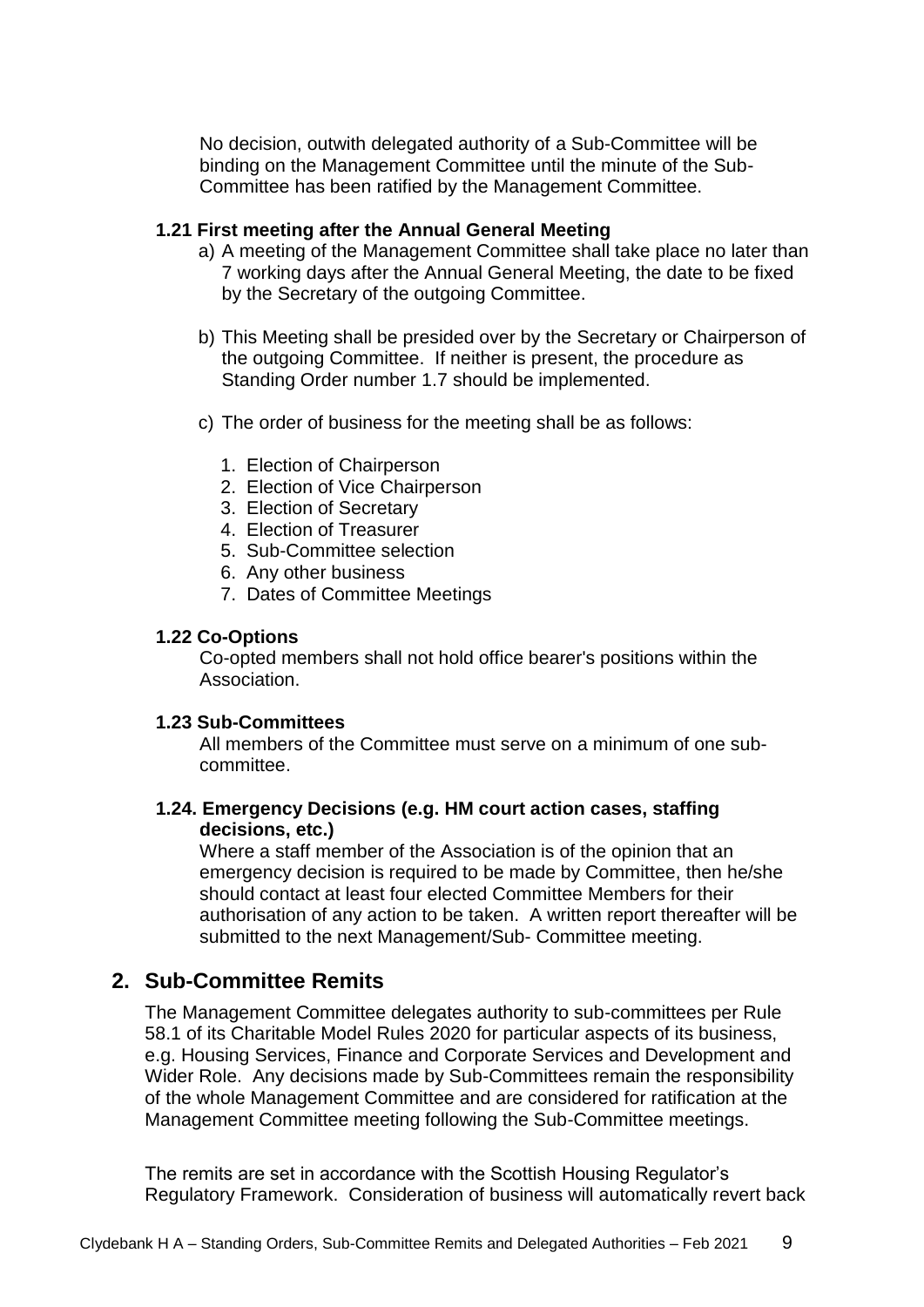to the Management Committee where Sub-Committees are suspended or decisions required in advance of the next scheduled Sub-Committee meetings.

The scope of delegation is detailed below.

### **2.1Development and Wider Role**

The Development and Wider Role Sub-Committee will assume responsibility for delivery of new build housing including financial appraisal of schemes, tendering, grant conditions and loan arrangements. Additionally, the Sub-Committee will oversee the Association's role in undertaking and/or supporting Wider Role and community regeneration activities.

It is responsible for overseeing and reporting to the Management Committee on: -

- To approve the location and terms of acquisition of sites for development in line with the Association's objectives. To consider planning constraints and to approve design brief and housing/tenure mix in line with current waiting list and local authority demands
- Ensure fulfilment of the terms of any development agreements with partners which includes adoption of development framework policies for delivering affordable homes
- To oversee and review initial delivery of the development activity for each site and carrying out risk assessments. This includes a degree and maximum permission for 'at risk' work and recommendations to the Management Committee on the deliverability of each individual scheme at key milestones.
- Consideration and recommendations on the most effective procurement route for consultants and contractor appointments, monitor performance and take any necessary appropriate action.
- Review house layouts, property types and requirements to meet housing needs and demands
- To approve and monitor scheme specification and to review/approve any proposed variations out with the Association's agreed standard specification
- Review of consultant tender reports
- Viability assessment in line with the Association's Rent Policy, availability of Housing Association Grant, Private Finance requirements and availability including security arrangements, risk assessment, etc. to determine whether to progress with proposals.
- Review of statutory and legal consents and good practice required to ensure compliance and delivery of good practice in development issues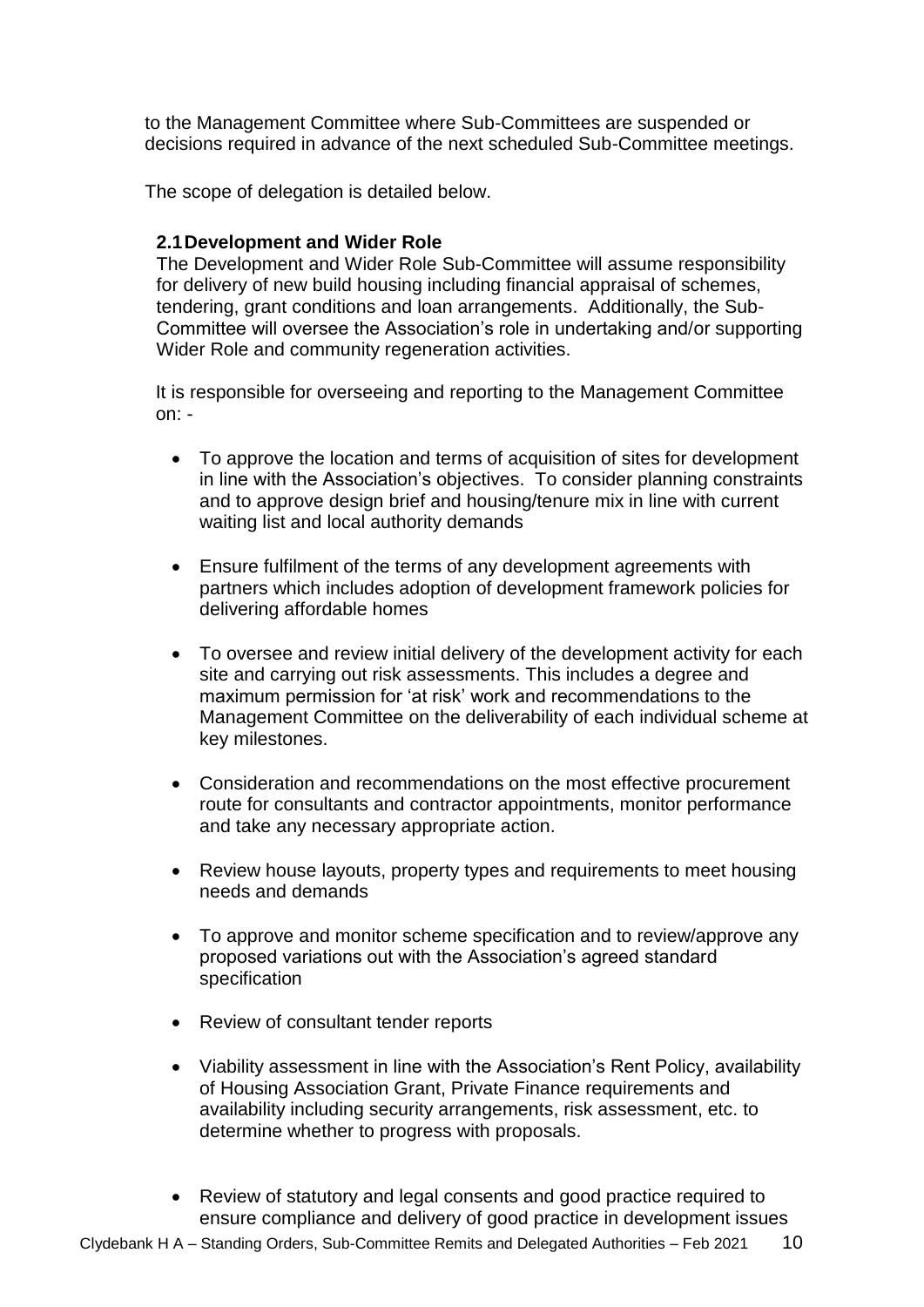- Overseeing requirements and reports on consultation prior to commencement of the site and review of satisfaction surveys upon completion
- Compliance with guidance by the Scottish Government on the advice of the development consultant
- Reviewing of progress as agreed for delivery and cost control as advised by the development consultant
- Review of the development risk control log and updates to the Development Sub-Committee/Management Committee
- Review of CHA's programme agreement with Scottish Government and the Council's SHIP allocation of funds and site development for CHA
- Making final recommendations to the Management Committee on each development scheme on the delivery of the new build housing units.
- To consider final projected cash flows and development costs and approve annual submissions for Scottish Government/Local Authority funding.
- To monitor capital expenditure against approved Budget
- To monitor ongoing contract performance and risks and take action as required.
- To monitor and review all aspects of Wider Role service delivery including Policy, activities, grant funding applications and monitoring
- To review post-completion evaluations including tenant satisfaction surveys

### **2.2 Finance and Corporate Services Sub-Committee**

- To ensure that the Association complies with the requirements of the Scottish Housing Regulator's Regulatory Framework in particular the Regulatory Standards of Governance and Financial Management. The Association should ensure that sufficient resources are available to enable it to exercise sound financial management in accordance with its Financial Regulations.
- To recommend to the Management Committee the approval of the Annual Budget submitted prior to the commencement of each financial year.
- To monitor and approve the quarterly Management Accounts which will be submitted within 6 weeks following the end of each quarter in all instances except for the report to 30 June which will be submitted in August due to Committee summer break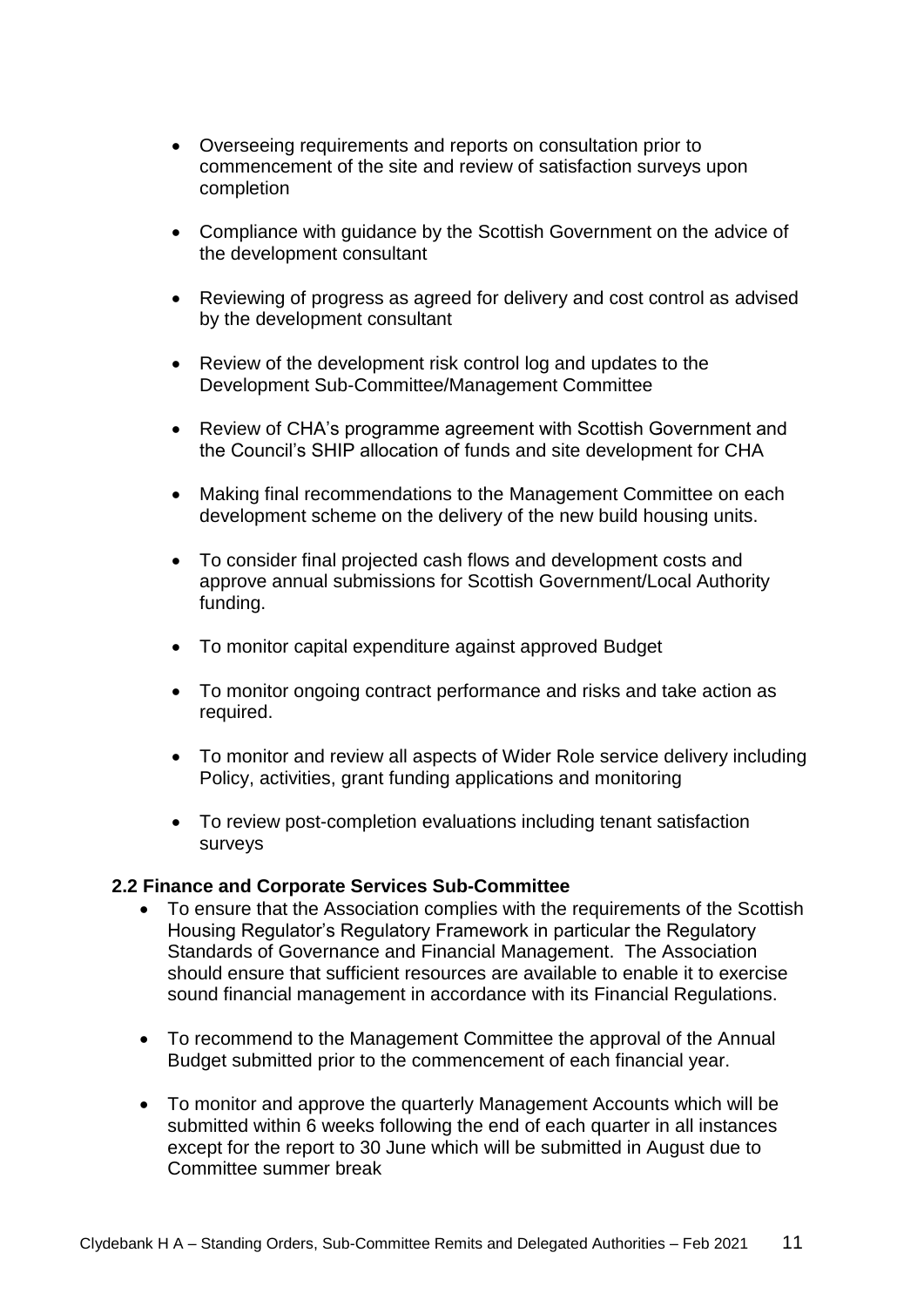- To regularly analyse and assess all information reported including reasons for deviations from expected results or patterns.
- To monitor the cash flow position of the Association on a quarterly basis. This would include the monitoring of all expected income (rents, allowances etc.), expected expenditure (salaries, office overheads, legal expenses, maintenance etc.) and capital items. To ensure this information is forwarded to its lenders/other stakeholders on a quarterly basis or as required.
- To monitor the Association's Bank, HOBS, Investment and Term Deposit Accounts on a quarterly basis and recommend investments, which will optimise income as per the Treasury Management Policy and the annual Treasury Management Review.
- In conjunction with the Development and Wider Role Sub-Committee, approve and monitor the level of private finance required for each development as required.
- To ensure all income and expenditure is accurately allocated and apportioned to cost centres.
- To authorise payment of expenses to Staff, Committee and volunteers.
- To ensure that both capital and revenue activities are carried out economically and efficiently. Areas of poor cost control or financial inefficiency should be identified and remedied.
- To monitor all Mortgage to Rent, other property purchases and Shared Ownership sales/buy-backs on a quarterly basis.
- In conjunction with the Housing Services Sub-Committee, approve the Factoring Policy and monitor its operation as well as ensuring that income is maximised through robust debt recovery procedures.
- In conjunction with the Housing Services Sub-Committee, ensure that the Association provides a factoring service reflecting value for money and to make sure that the Association's costs for providing the service are covered and to ensure compliance with the new Property Factors Act 2011
- To approve any capital expenditure when required.
- To ensure expenditure on Major/Cyclical and Day-to-Day Repairs is monitored on a quarterly basis and liaise with the Maintenance team on an ongoing basis.
- To approve Financial Procedures and Regulations and review on an annual basis.
- To review and recommend for approval to the Management Committee the Association's Financial Plan on an annual basis.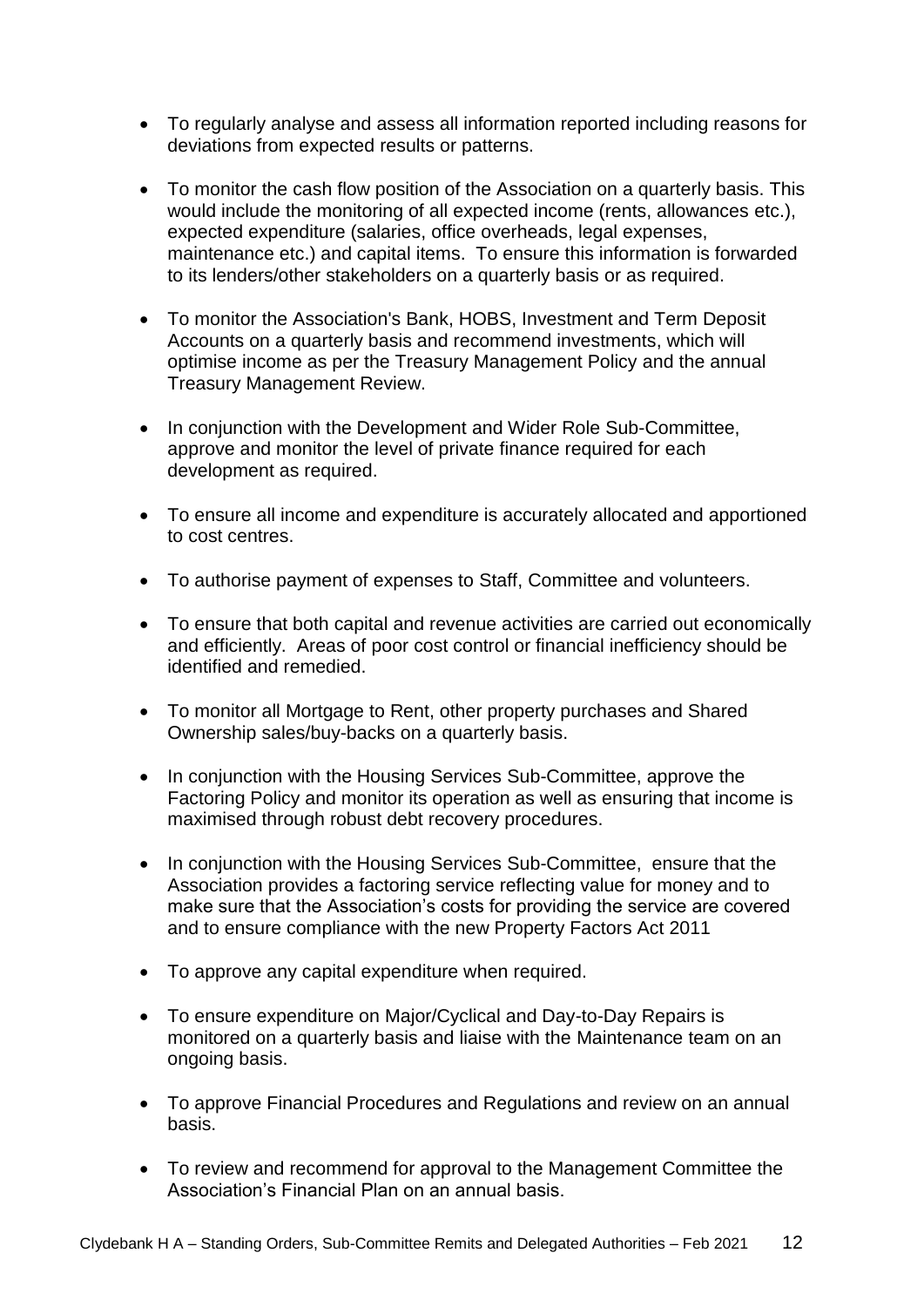- To monitor performance including value for money, against Peer Groups and against targets set at the start of each financial year.
- To receive, consider, monitor and approve all financial information relating to the Association's wholly owned subsidiary, CHA Power and any other subsidiaries as and when required.
- If not considered by the Management Committee, the Finance and Corporate Services Sub-Committee will review the staffing structure and make appropriate recommendations to the Management Committee in accordance with the Recruitment and Selection Policy as approved by the Management Committee.
- The Finance and Corporate Services Sub-Committee will recommend any action regarding staff grievances to the Management Committee in accordance with the procedures laid down in the Conditions of Services.
- To monitor the effectiveness of the Association's Training Policy and to recommend appropriate amendments to the Management Committee.
- To monitor attendance management report on a quarterly basis and highlight areas of concern to the Management Committee when required.

### **2.2Housing Services Sub-Committee**

#### **Housing Management**

- To approve the methods of rent payment/rent collection available to tenants and review/approve any changes.
- To approve the Arrears Policy, to set targets for arrears levels and monitor arrears in the light of those targets.
- To ratify legal action taken and give approval prior to any eviction being implemented.
- To approve the Allocation Policy and monitor its operation in line with this policy via quarterly committee reports received from the Housing Manager.
- To approve the Association's allocation targets.
- To approve the terms on which houses are let.
- To approve all policy relating to estate management, housing management complaints, breaches of tenancy agreements or other Housing Management Policy.
- To ratify legal action taken in accordance with this policy and give approval prior to any eviction being implemented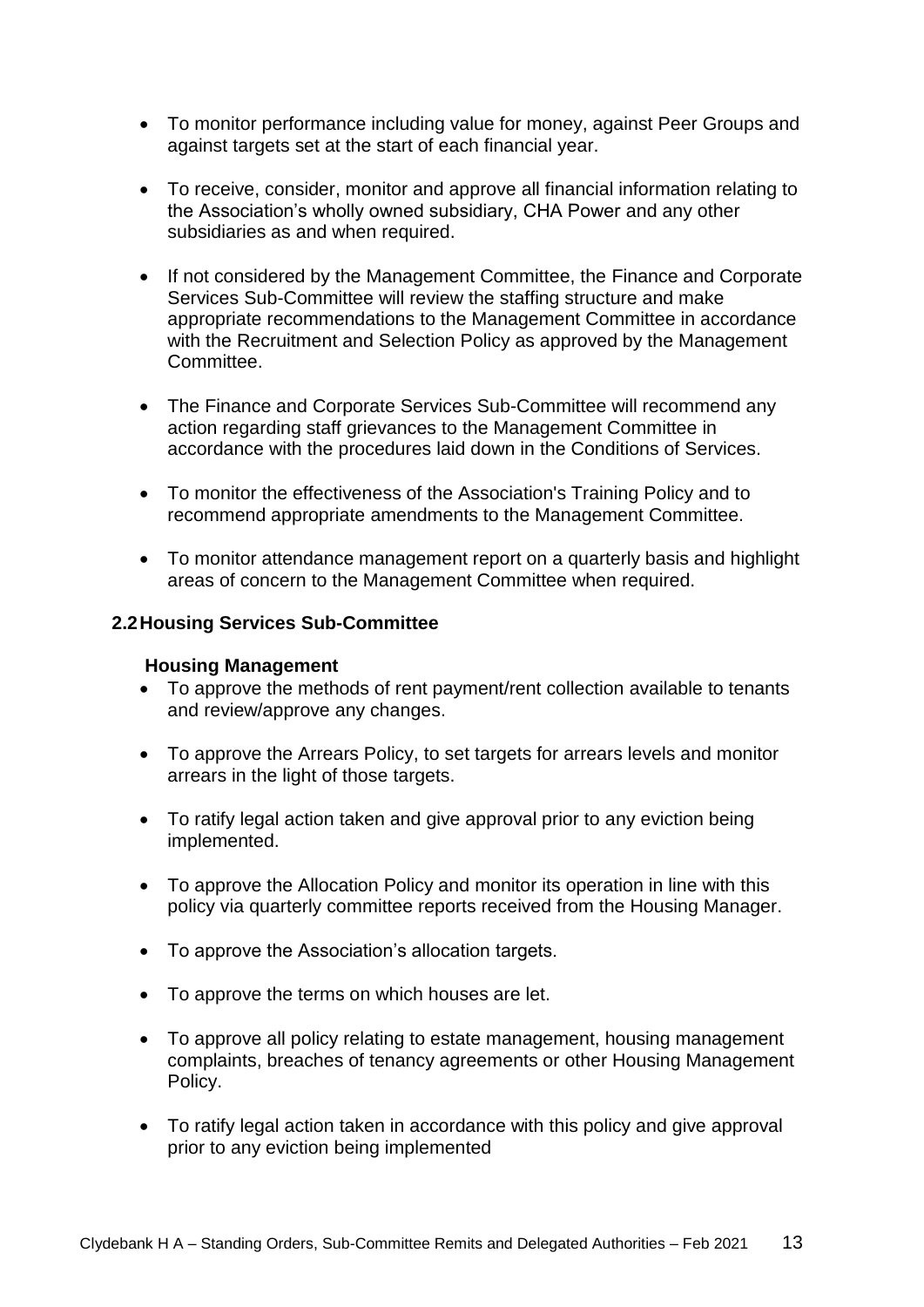- To approve policy relating to void management, to set targets and to monitor performance against those targets via quarterly committee reports from the Head of Housing Services and Housing Services Manager.
- To ensure that the operation of allocations and its policy follows the Association's Equality and Diversity Policy.

#### **Maintenance**

- To approve improvements and maintenance expenditure for matters relating to Health & Safety.
- To approve and monitor the delegation of maintenance authority and to review and approved proposed changes in policy.
- In conjunction with the Finance and Corporate Services Sub-Committee, approve, monitor and review the maintenance budget in line with Clydebank Housing Association's Life Cycle Costing data.
- To approve, monitor and review the extent and interval of the maintenance programme to include:
	- Planned and responsive routine repairs
	- Anticipated and unforeseen cyclical/major items
- To report/feedback specification information to Development & Wider Role Sub-Committee
- To approve, monitor and review maintenance responses and reporting.
- To set annual performance targets and to monitor and compare against peer group average throughout the year.
- To monitor overall Housing Management and Maintenance performance in line with agreed targets and peer group performance (Scottish Housing Network information or similar) via quarterly reports from Managers.
- To monitor compliance, associated outcomes and indicators relative to the SSHC on a quarterly basis.

# **3. Delegated Authorities**

Per the Association's Model Charitable Rules (2020), the Management Committee can delegate its powers to sub-committees and Office Bearers. The Management Committee establishes the terms of reference for such delegation in this Delegated Authorities document and via its Sub-Committee Remits.

The Management Committee and Sub-Committees delegate the day-to-day management of the organisation and all its operations to employed staff. The scope of delegated authorities is also set down below.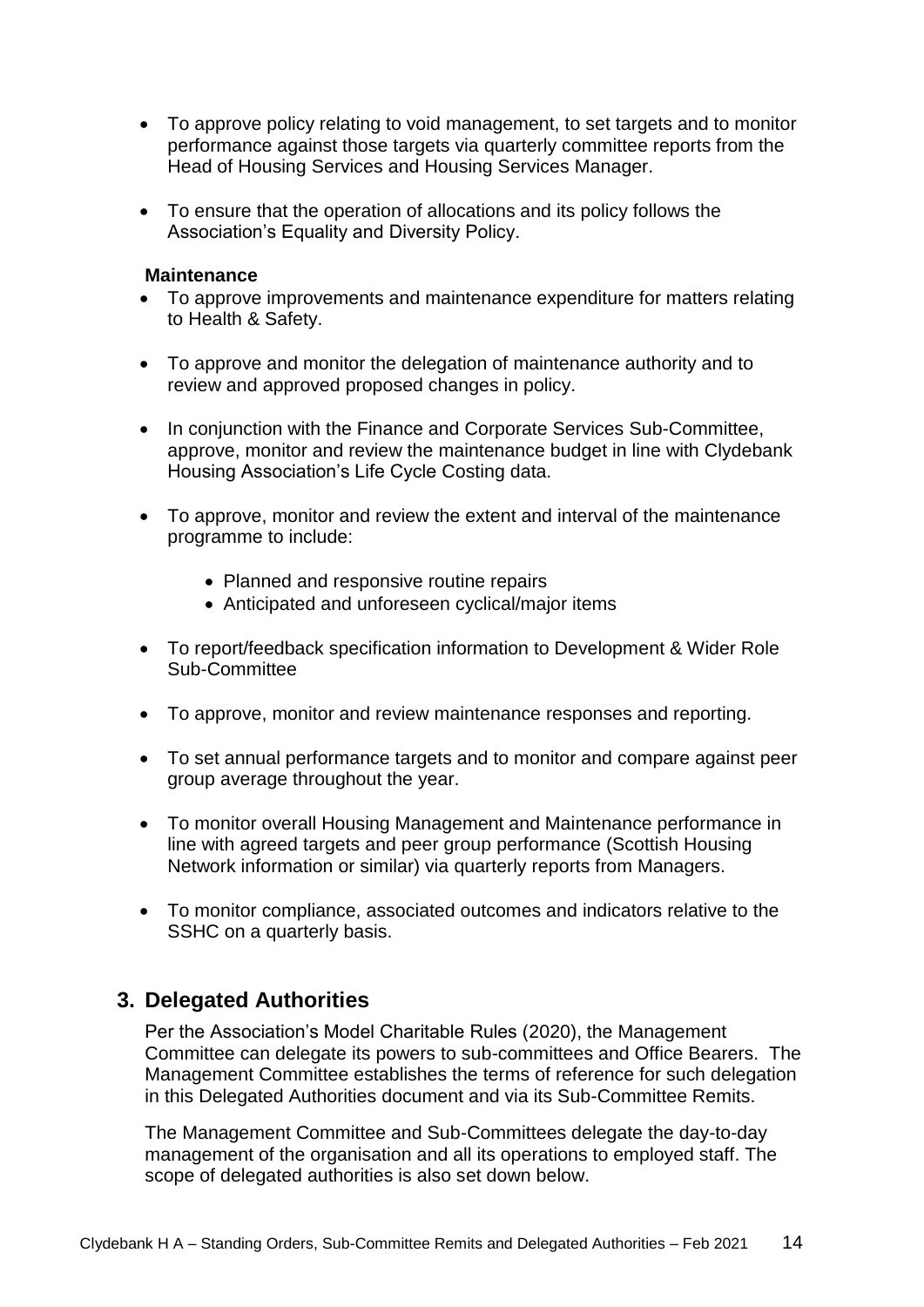# **3.1 From the Management Committee to Office Bearers**

All delegated authorities to office bearers and staff must be exercised within the framework of the Association's Charitable Rules Model HSA Scotland 2020 (The Rules).

## 3.1.1 **Chairperson**

The Chairperson is responsible for the leadership of the Committee and ensuring its effectiveness in all aspects of the Committee's role and to ensure that the Committee properly discharges its responsibilities as required by law, the Rules and the standing orders of the Association. The Chairperson will be delegated such powers as is required to allow the Chairperson to properly discharge the responsibilities of the office. Among the responsibilities of the Chairperson are:-

- (a) To issue the Chairperson's report on the affairs of the Association for the preceding year at the Association's Annual General Meeting and for the Annual Report.
- (b) In consultation with the Secretary, the Chairperson will decide on a date, time and place for a special general meeting if called for by a written requisition.
- (c) To preside as Chairperson at all general meetings of the Association.
- (d) The Chairperson will have a second or casting vote in the case of an equality of votes in a poll, which is directed by them self.
- (e) In circumstances where the Secretary is unavailable to carry out his/her functions, the Committee, or in case of emergency, the Chairperson, may appoint any officer or employee to carry out the Secretary's functions until such time as the Secretary is able or available to recommence his/her duties.
- (f) To sign cheques and approve BACS payments in accordance with Finance Procedure Note number 8.
- (g) To sign and date all expense claim forms submitted by staff and committee after they have been approved at the relevant committee meeting, if the Chairperson of the Finance and Corporate Services Sub-Committee is unavailable.
- (h) The Chairperson, if required to approve salary payments, will ensure that the Salary Payment Summary Amount corresponds with the BACS Payments issued to the Bank of Scotland. The Chair should sign the Salary Payments Summary once this has been confirmed.
- (i) to ensure that, where necessary, decisions are made under delegated authority for the effective operation of the Association between meetings
- (j) to ensure that the Committee monitors the use of delegated powers
- (k) to represent the Association at external events from time to time;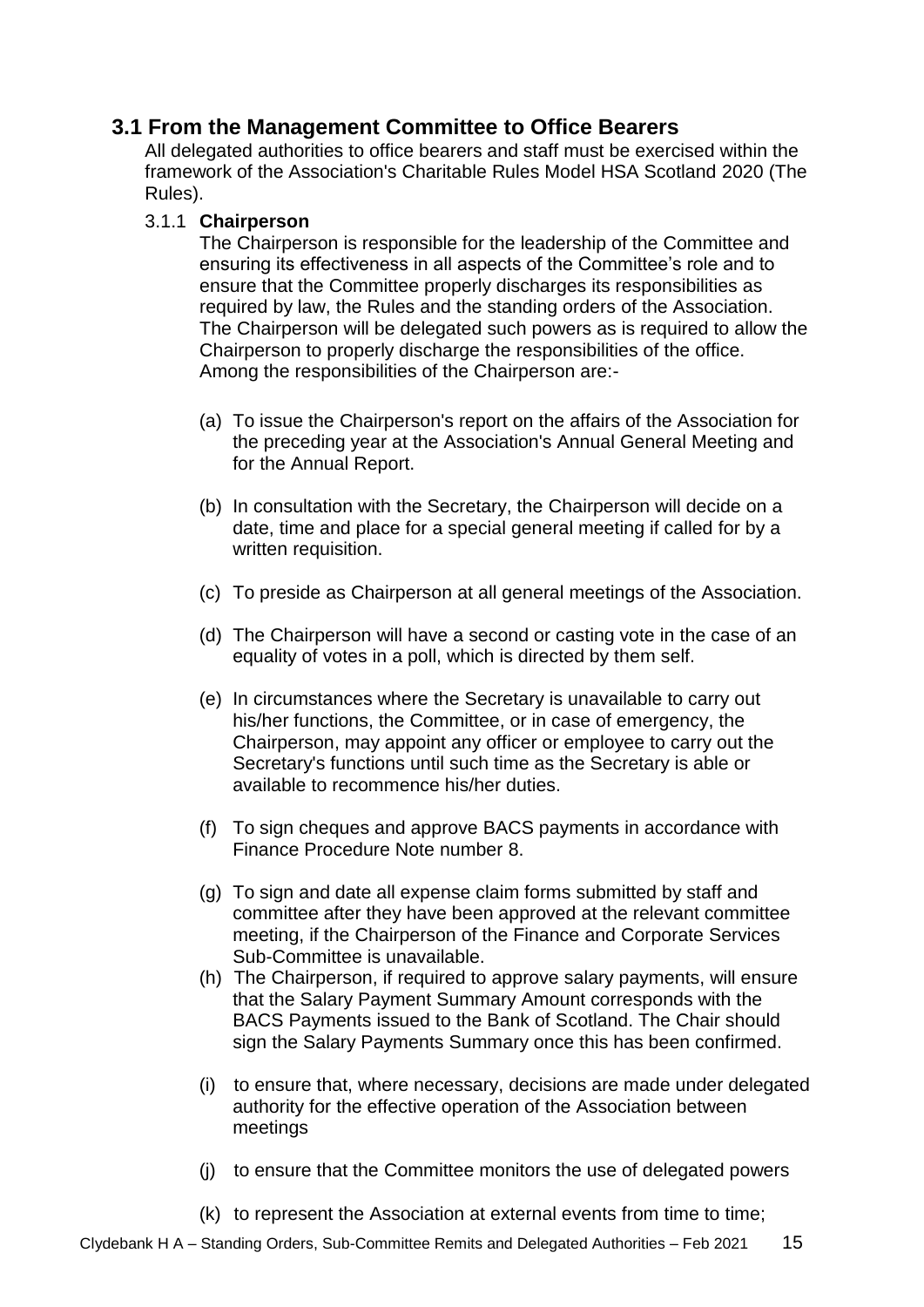- (l) to undertake appraisal of the performance of Committee Members, and to ensure that the senior staff officer's appraisal is carried out in accordance with the agreed policies and procedures of the Association. To prepare summary reports with recommendations, if applicable, to the Management Committee members for information.
- (m) to oversee the training requirements of Committee Members, and the recruitment and induction of new Committee Members.

### **3.1.2 Vice Chairperson**

The Vice Chairperson will deputise in all the above matters in the absence of the Chairperson (except items f), if not already a cheque signatory.

#### **3.1.3 The Secretary**

- (a) The Secretary shall summon and attend all general meetings of the Association and all meetings of the Committee and keep the Minutes referred to in rule 59.3.2 of the Model (HSA) Scotland Rules.
- (b) The Secretary will issue all notices together with any relevant reports or papers with regard to the above.
- (c) The Secretary will prepare and send all returns to be made to the Financial Services Authority (FSA), to the Scottish Government, Scottish Housing Regulator and Office of Scottish Charities Regulator (OSCR).
- (d) The Secretary shall keep the register of members and other registers required to be kept by the Model (HSA) Scotland Rules, have charge of the Seal of the Association, keep all the books of accounts and receive all contributions and other payments due to the Association and pay over the amount so received as the Committee direct.
- (e) The Secretary shall produce or give up all books, registers, documents and property of the Association in his possession whenever required so to do by a resolution of the Committee or of a general meeting.
- (f) The Association's Seal shall be kept under the custody of the Secretary and shall be used only under the authority of a resolution of the Committee. The signatures of two committee members and the counter signature of the Secretary shall attest the affixing of the Seal for the time being and recorded in the register kept for that purpose.
- (g) At the last meeting of the Committee before the annual general meeting, the Secretary shall, to the extent within his/her knowledge, confirm in writing to the Committee that all the requirements of rules 62 to 67 in the Rules have been complied with. If they have not been complied with, the Secretary shall report in writing to the Committee the reasons for such non-compliance. The confirmation or report required by the rule shall be recorded in the minutes of the meeting.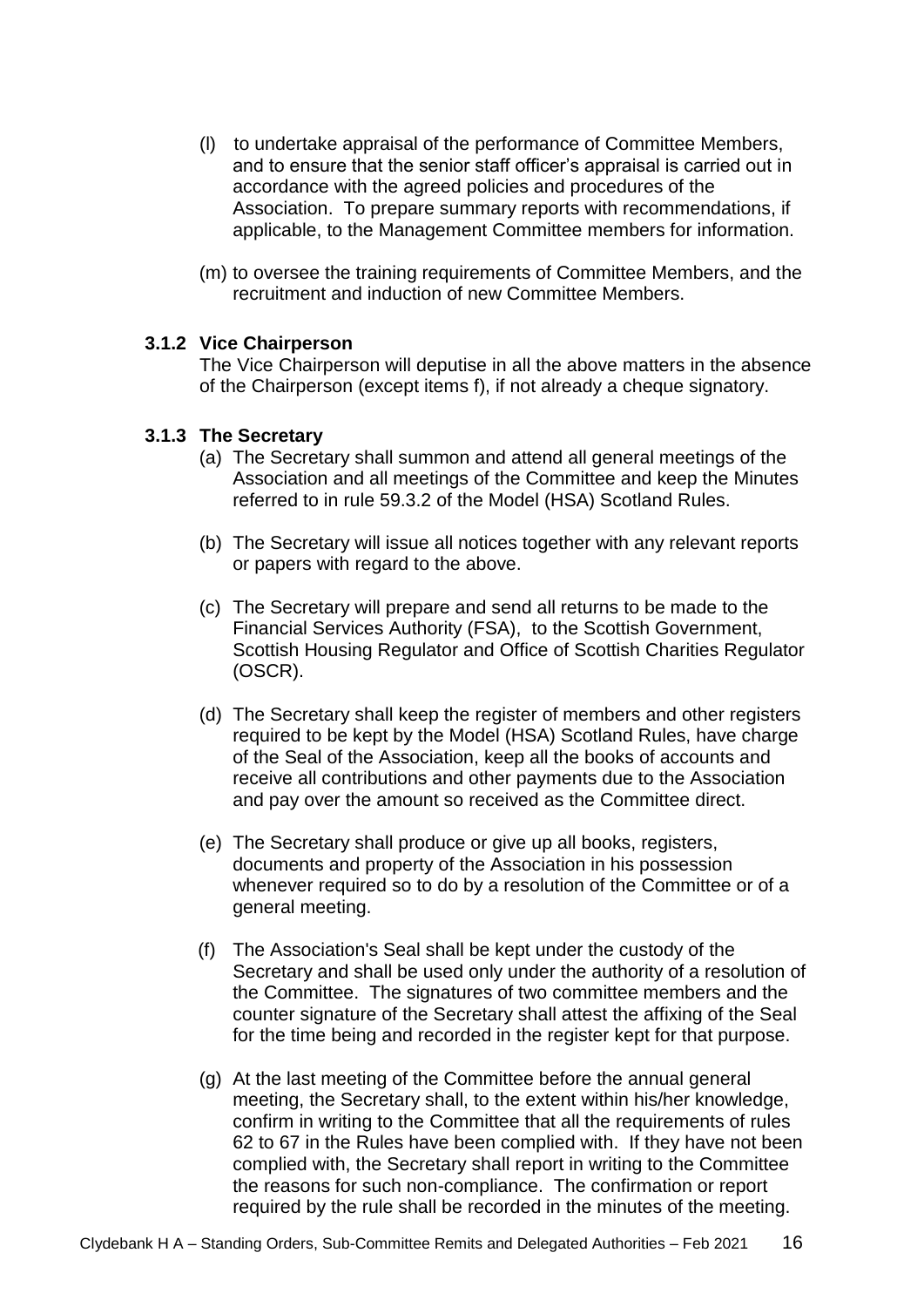- (h) To ensure that disposals are registered with the SHR under the Notifiable Events Guidance
- (i) To maintain a register of gifts and hospitality and to report on annually.
- (j) To maintain a register of frauds and attempted frauds
- (k) To maintain the register of Entitlements, Payments and Benefits and to report on annually
- (l) To perform cheque signatory duties

#### **3.1.4 The Treasurer**

- (a) To perform cheque signatory duties
- (b) To Chair the Finance and Corporate Services Sub-Committee meetings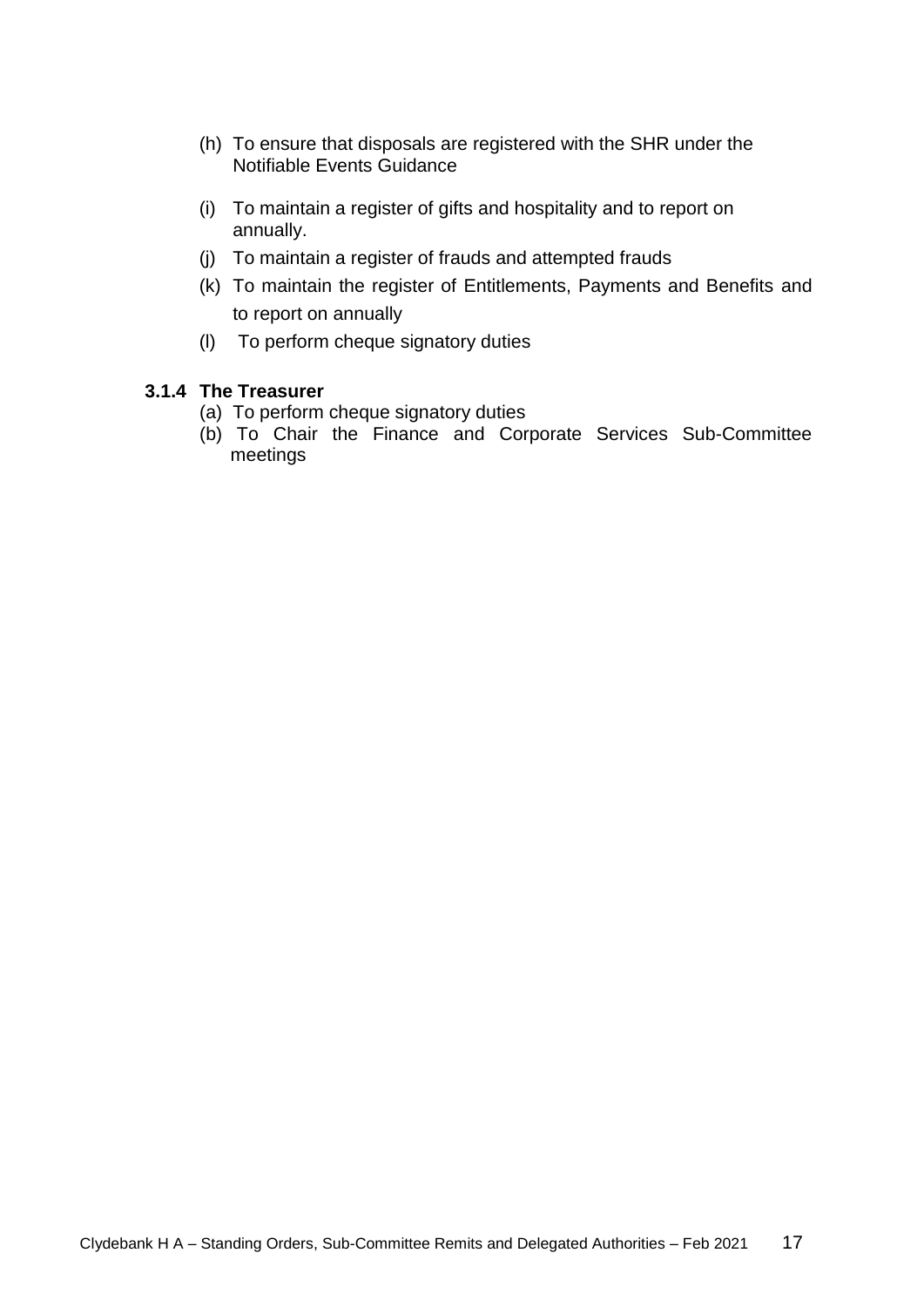# **Scheme of Delegated Authority 3.2 Strategy, Policy and Performance**

| <b>Reserved to the Management Committee</b>                                                          | <b>Delegated to Sub-Committees</b>                                                    | Delegated to the Management Team                                                     |
|------------------------------------------------------------------------------------------------------|---------------------------------------------------------------------------------------|--------------------------------------------------------------------------------------|
| 1. Approval of Association Policies,                                                                 | 1. Monitoring service/business performance                                            | 1. Prepare and implement the Business Plan                                           |
| including material changes to existing                                                               | for matters within each sub-committee's                                               | and other strategies approved by the                                                 |
| Policy and any new activities.                                                                       | remit                                                                                 | Management Committee.                                                                |
|                                                                                                      |                                                                                       |                                                                                      |
| 2. Approval of the Association's Business Plan                                                       | 2. Review and approval of policies for service                                        | 2. Provision of regular reports to the<br>Management Committee and sub-committees in |
| and all other plans or documents that fall within<br>the strategic role of the Management Committee. | delivery/business management for matters<br>falling within each subcommittee's Remit. | relation to all aspects of the Association's                                         |
| Review/update on an annual basis                                                                     | (Note: this shall not prevent the MC                                                  | performance.                                                                         |
|                                                                                                      | specifying that a particular policy shall be                                          |                                                                                      |
|                                                                                                      | referred to it for Approval).                                                         |                                                                                      |
| 3. Monitoring the financial, organisational                                                          |                                                                                       | 3. Preparation and issue of all information                                          |
| and service performance of the Association at an                                                     |                                                                                       | and publicity materials regarding service                                            |
| overall level including tenant participation and                                                     |                                                                                       | Standards and performance including Annual                                           |
| tenant scrutiny                                                                                      |                                                                                       | Return on the Charter and Scottish Housing                                           |
|                                                                                                      |                                                                                       | Network benchmarking info.                                                           |
| 4. Ensuring that the Association's Policies meet                                                     |                                                                                       | 4. Monitor effectiveness of Policies and make                                        |
| legal obligations                                                                                    |                                                                                       | recommendations thereon to MC                                                        |
| 5. Ensure compliance with the Regulatory                                                             |                                                                                       | 5. Prepare the Association's Annual Report                                           |
| <b>Standards of Governance and Financial</b>                                                         |                                                                                       |                                                                                      |
| Management set out by the Scottish Housing<br>Regulator                                              |                                                                                       |                                                                                      |
| 6. Monitor and Achieve the standards and                                                             |                                                                                       | 6. Monitor the effectiveness of the MC/S-C                                           |
| outcomes set out in the Scottish Social Housing                                                      |                                                                                       | structure in line with Regulatory Framework and                                      |
| Charter                                                                                              |                                                                                       | advise MC accordingly                                                                |
| 7. Receive and approve half yearly reports on                                                        |                                                                                       | 7. To promote and ensure resident                                                    |
| performance against the Business Plan including                                                      |                                                                                       | participation, consultation and scrutiny in                                          |
| key performance indicators and risk                                                                  |                                                                                       | accordance with CHA Policy                                                           |
| 8. Approve training plan for MC annually and                                                         |                                                                                       | 8. To draft/review Policies and Strategies for                                       |
| monitor MC attendance - 6-monthly                                                                    |                                                                                       | MC approval in line with review periods                                              |
| 9. Receive quarterly reports on complaints and                                                       |                                                                                       | 9. To publish Policies via web page and                                              |
| areas for improvement                                                                                |                                                                                       | respond to FOI requests appropriately                                                |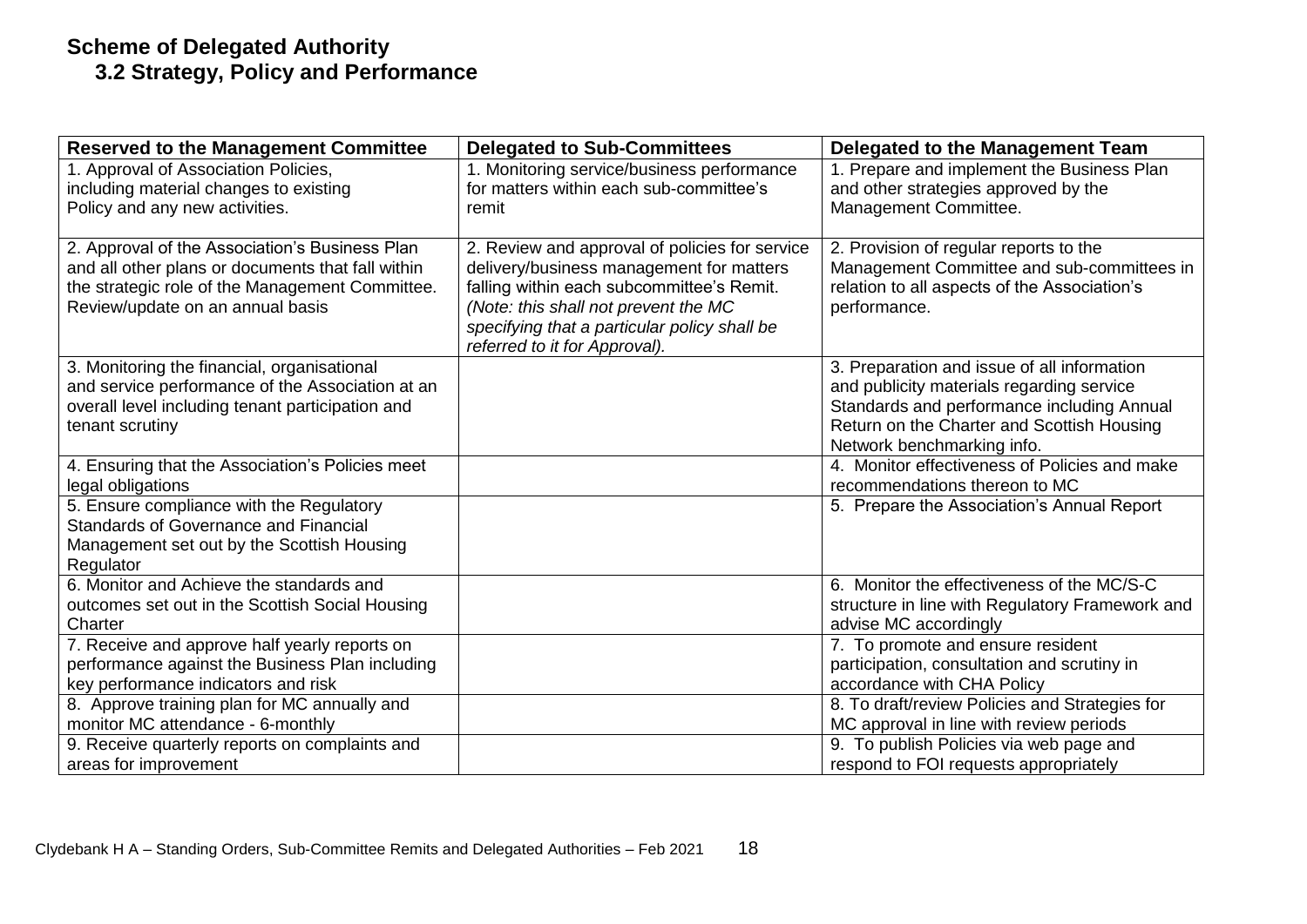# **3.3 Governance**

| <b>Reserved to the Management Committee</b>                                    | <b>Delegated to Sub-Committees</b>     | <b>Delegated to the Management Team</b>          |
|--------------------------------------------------------------------------------|----------------------------------------|--------------------------------------------------|
| 1. Approval of the Association's membership policy                             | 1. Approval of Financial Regulations - | 1. Processing of applications for membership.    |
| including equal opportunities                                                  | Finance and Corporate Services SC      |                                                  |
| 2. Approval/refusal of applications for membership                             |                                        | 2. Maintaining the Association's register of     |
| of the Association.                                                            |                                        | shareholders and duplicate register.             |
| 3. Appointment of the Association's office bearers                             |                                        | 3. Administration and cancellation of shares, as |
|                                                                                |                                        | provided for in the Association's Rules.         |
| 4. The establishment and dissolution of sub-                                   |                                        | 4. Maintaining the Association's registers of    |
| committees; approval of their remits and delegated                             |                                        | Entitlements, payments/benefits, Code of         |
| powers; and appointment of their members.                                      |                                        | Conduct and Charity declarations and             |
|                                                                                |                                        | Declaration of Interest Registers                |
| 5. Filling of any casual vacancies, and the                                    |                                        | 5. Upkeep of Gifts and Hospitality and EPB       |
| appointment/replacement of co-opted members of                                 |                                        | Register for MC and Secretary scrutiny           |
| the MC or sub-committees.                                                      |                                        |                                                  |
| 6. Removal of committee members, where                                         |                                        | 6. Preparation of annual governance reports for  |
| required.                                                                      |                                        | MC consideration                                 |
| 7. Approval of the Association's delegated authority                           |                                        | 7. To update SHR portal as required in terms of  |
| arrangements, Standing Orders & Financial Regs.                                |                                        | changes to MC membership, etc. and as            |
|                                                                                |                                        | required in terms of reporting Notifiable Events |
| 8. Approval of the creation or dissolution of                                  |                                        | 8. To ensure compliance timetable kept up to     |
| subsidiaries, and appointment of directors to                                  |                                        | date including meeting statutory return dates    |
| subsidiaries and other bodies.                                                 |                                        | (ARC, OSCR, FCA, etc.). Preparation of annual    |
|                                                                                |                                        | report to MC.                                    |
| 9. Approval of payments and/or benefits in                                     |                                        | 9. Ensuring responses to FOI requests within     |
| accordance with the Association's Entitlements,                                |                                        | statutory timescales and report to MC            |
| <b>Payments and Benefits Policy</b>                                            |                                        | accordingly                                      |
| 10. Approval of use of the Association's Seal.                                 |                                        | 10. Ensure prompt responses to TPT Pension       |
|                                                                                |                                        | Provider requests for information & report to MC |
| 11. Consider and approve items in between sub-                                 |                                        |                                                  |
| committee meeting timetable                                                    |                                        |                                                  |
| 12. Receive annual reports on declaration of                                   |                                        |                                                  |
| interest, entitlements, payments and benefits and                              |                                        |                                                  |
| register of frauds<br>13 To review and approve instances of Notifiable         |                                        |                                                  |
| Events to the SHR promptly                                                     |                                        |                                                  |
| 14. To ensure compliance with SHR Regulatory                                   |                                        |                                                  |
| Standards, approve OSCR, FCA, ARC Returns                                      |                                        |                                                  |
|                                                                                |                                        |                                                  |
| Clydelban Rigin Auf Standing rom and Compared Telegated Authorities - Feb 2021 |                                        | 19                                               |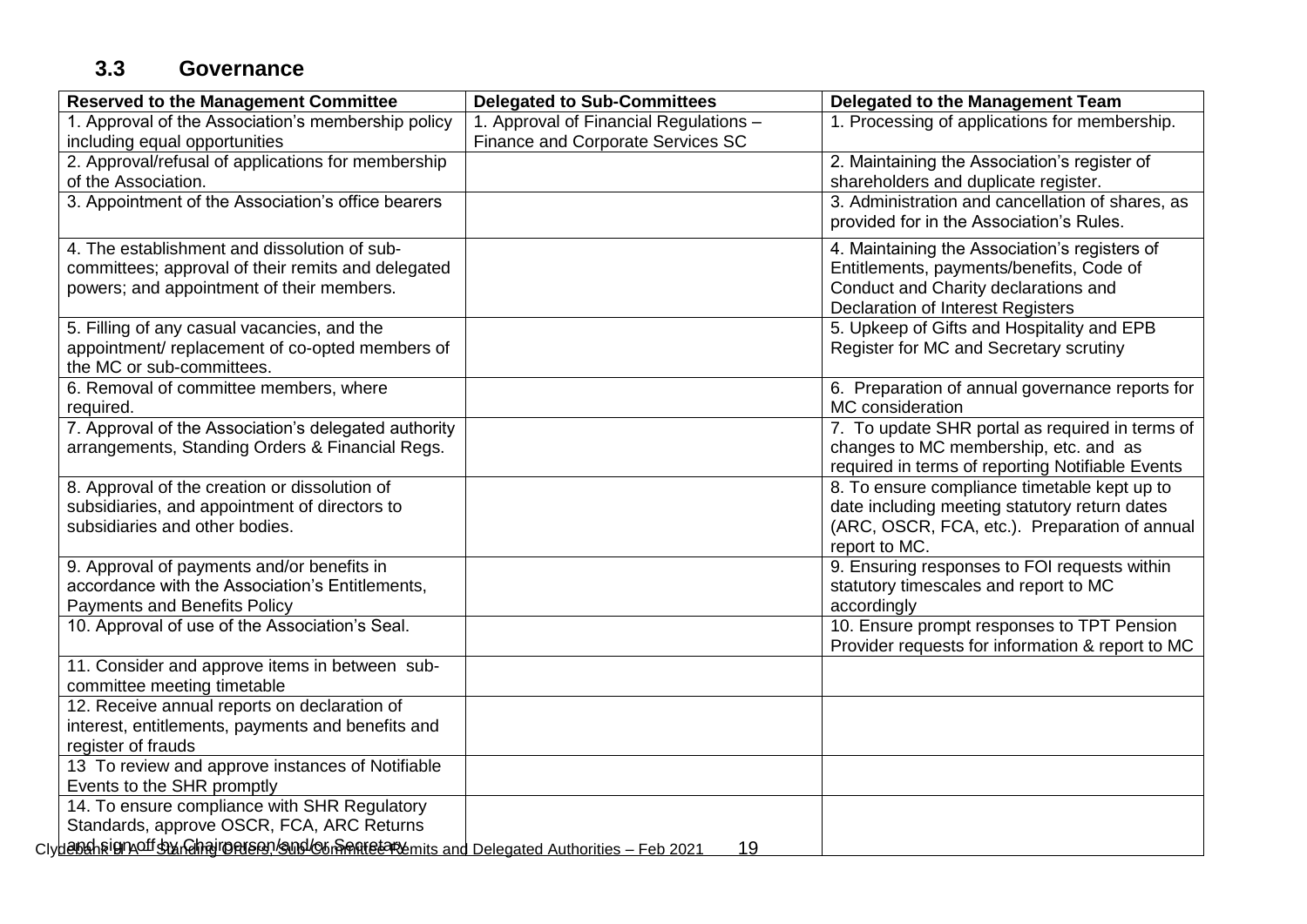# **3.4 Financial Management**

| <b>Reserved to the Management Committee</b>                                                                                                                                                          | <b>Delegated to Sub-Committees</b>                                                                                                           | <b>Delegated to the Management Team</b>                                                                                                                                                                                                                                                                                                                                                                 |
|------------------------------------------------------------------------------------------------------------------------------------------------------------------------------------------------------|----------------------------------------------------------------------------------------------------------------------------------------------|---------------------------------------------------------------------------------------------------------------------------------------------------------------------------------------------------------------------------------------------------------------------------------------------------------------------------------------------------------------------------------------------------------|
| 1. Approval of the Association's annual Budget,<br>and any subsequent revisions.                                                                                                                     | 1. Authorisation of expenditure, where<br>permitted by the Standing Orders and<br><b>Financial Regulations.</b>                              | 1. Interpretation and implementation of the<br>financial policies, plans and strategies approved<br>by the Management Committee and relevant<br>sub-committees.                                                                                                                                                                                                                                         |
| 2. Approval of medium/long term financial<br>projections and the Association's Business Plan<br>including overall private borrowing limits and<br>levels.                                            | 2. Consideration and approval of quarterly<br>reports on the Association's financial<br>performance against budget (Management<br>Accounts). | 2. Expenditure within the Association's<br>approved budget (subject to the limits specified<br>in the Association's standing orders and<br>financial regulations, policies and procedures).                                                                                                                                                                                                             |
| 3. Approval of spending levels beyond those<br>allowed for by sub-committees and staff,<br>including additional private borrowing out with<br>the business plan and/or existing borrowing<br>limits. | 3.<br>Approval of expenditure out with Budget<br>parameters.                                                                                 | 3. Authorisation of expenditure in excess of the<br>Association's approved budget, in emergency<br>situations and report to next available meeting                                                                                                                                                                                                                                                      |
| 4. Approval of the annual financial<br>statements, prior to the Association's<br>AGM.                                                                                                                | 4. Approval of financial policies and regulations<br>and review on an annual basis.                                                          | 4. Authorisation of expenditure and the<br>making of payments, in accordance with<br>the standing orders and financial<br>regulations/procedures                                                                                                                                                                                                                                                        |
| 5. Approval of private funding and the granting<br>of security over the Association's assets.                                                                                                        | 5. Authorisation of expenditure, where<br>required by the Financial Regulations or<br><b>Standing Orders.</b>                                | 5. The collection, security, banking and<br>recording of all income received by the<br>Association.                                                                                                                                                                                                                                                                                                     |
| 6. Disposal/purchase of any property/assets.                                                                                                                                                         | 6. Approval of write-off of irrecoverable<br>Debts and to monitor and agree actions in<br>relation to debt recovery                          | 6. Authorised signatories of cheques & BACS<br>payments as set out in Financial Procedure No.<br>8 and as outlined in Financial Regulations<br>(together with one MC member when required)<br>and maintenance and control of the<br>Association's bank accounts (including<br>payments and the moving of monies by<br>electronic means), in accordance with the<br>Association's financial regulations. |
| 7. Signing of cheques by authorised signatories                                                                                                                                                      | 7. Ensuring that the Association is meeting its                                                                                              | 7. Ensure appropriate insurance cover in place                                                                                                                                                                                                                                                                                                                                                          |
| as set out in Financial Regulations                                                                                                                                                                  | obligations to funders (including covenants)                                                                                                 | for all aspects of the business                                                                                                                                                                                                                                                                                                                                                                         |
| 8. Approval of Five-Year/30 year financial                                                                                                                                                           | 8. Approval of cheque/Scottish Housing                                                                                                       | 8. Overall Procurement responsibilities, policy                                                                                                                                                                                                                                                                                                                                                         |
| projections, loan portfolio return and other SHR                                                                                                                                                     | Regulator/Scottish Government/funders                                                                                                        | development and S-C reporting                                                                                                                                                                                                                                                                                                                                                                           |
| returns as required                                                                                                                                                                                  | signatories                                                                                                                                  |                                                                                                                                                                                                                                                                                                                                                                                                         |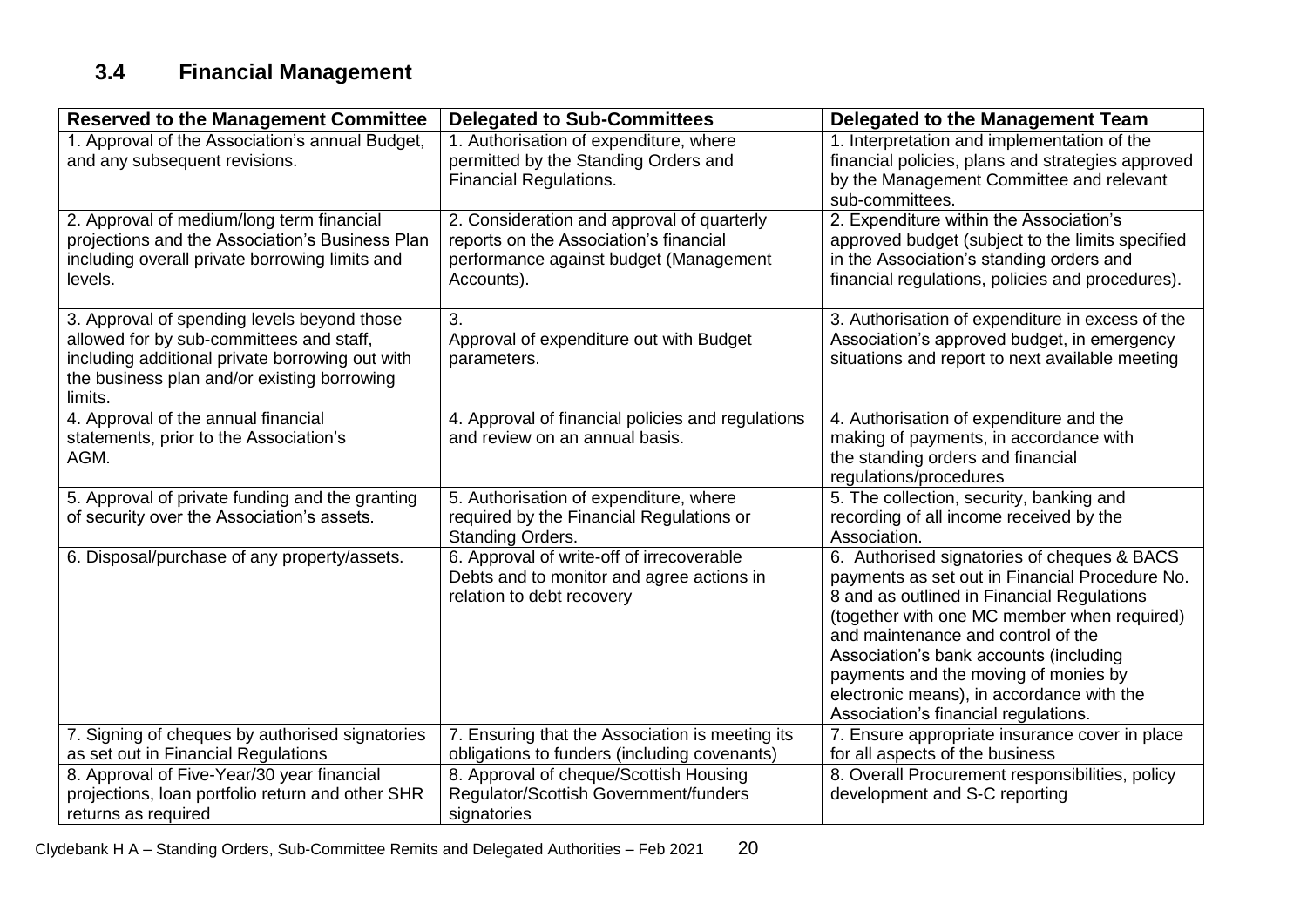# **3.4 Financial Management (Cont.)**

| <b>Reserved to the Management Committee</b>                                                                                                | <b>Delegated to Sub-Committees</b>                                                                                                                                                                                                                                                                      | Delegated to the Management Team                                                                                                                                                                               |
|--------------------------------------------------------------------------------------------------------------------------------------------|---------------------------------------------------------------------------------------------------------------------------------------------------------------------------------------------------------------------------------------------------------------------------------------------------------|----------------------------------------------------------------------------------------------------------------------------------------------------------------------------------------------------------------|
| 9. Ensuring suitability of qualified person(s)<br>available to assist in complex treasury decisions<br>per the Treasury Management Policy. | 9. Approval of procurement/renewal of the<br>Association's insurance cover and policies                                                                                                                                                                                                                 | 9. Treasury management operational<br>transactions and executive decisions relating to<br>investments and cash management, in<br>accordance with the Association's financial<br>regulations and policies.      |
| 10. Consideration and approval of annual<br>Treasury Management Strategy via the<br><b>Business Plan/review</b>                            | 10. Approval and control of Treasury<br>Management function. Noting the quarterly<br>reviews to ensure decisions comply with agreed<br>policy and procedures. Approving any<br>amendment to the Treasury Management<br>Strategy, with the Business Plan, should it be<br>appropriate to minimise risks. | 10. Payroll administration, control of petty<br>cash and the payment of expenses to the<br>Association's employees, Volunteers and<br>Management Committee members within the<br>terms of the relevant policy. |
| 11. Approval of Value for Strategy, review<br>thereof and monitor action plan                                                              | 11. Ensuring that sufficient resources are<br>available to enable sound financial<br>management in accordance with financial<br>regulations.                                                                                                                                                            | 11. Administration of taxation payments,<br>including those relating to VAT, PAYE and<br>National Insurance.                                                                                                   |
|                                                                                                                                            | 12. Review and approval of property purchases                                                                                                                                                                                                                                                           | 12. Ensuring compliance with loan covenants<br>and information requests.                                                                                                                                       |
|                                                                                                                                            |                                                                                                                                                                                                                                                                                                         | 13. Ensuring an effective system of internal<br>controls exist to safeguard the assets of the<br>Association.                                                                                                  |
|                                                                                                                                            |                                                                                                                                                                                                                                                                                                         | 14. Making recommendations regarding the<br>procurement of private finance and investment<br>of surplus funds.                                                                                                 |
|                                                                                                                                            |                                                                                                                                                                                                                                                                                                         | 15. Signing of loan documents approved by<br>Management Committee and actioning lender<br>information requirements                                                                                             |
|                                                                                                                                            |                                                                                                                                                                                                                                                                                                         | 16. To update SHR portal as required to upload<br>and submit approved SHR returns (Annual and<br>In-year Returns for Loan Portfolio System,                                                                    |
|                                                                                                                                            |                                                                                                                                                                                                                                                                                                         | Charter Returns, Five Year Financial<br>Projections (FYFP) Returns and Audited<br><b>Financial Statements (AFS) Returns)</b>                                                                                   |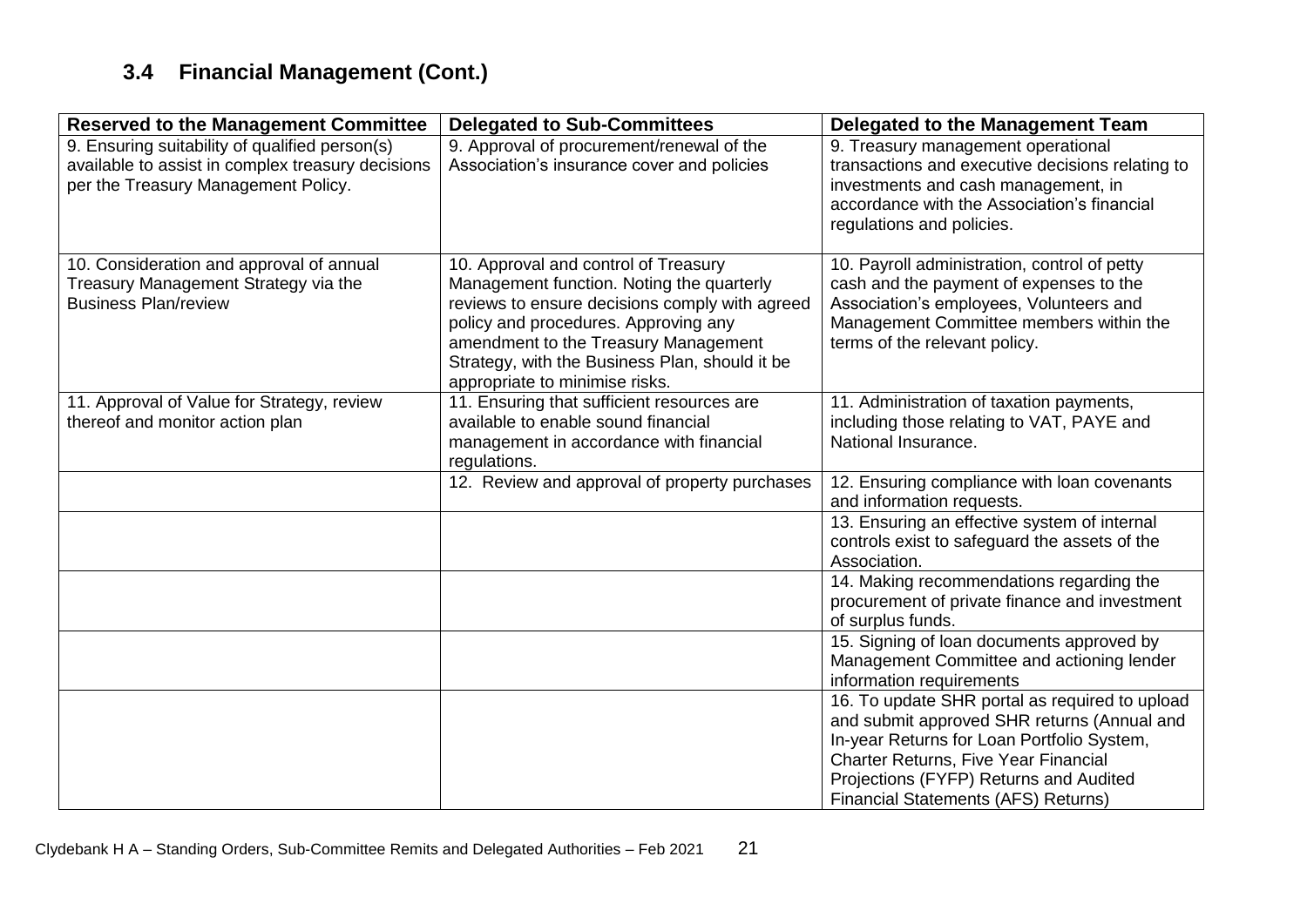# **3.5 Risk Management and Audit**

| <b>Reserved to the Management Committee</b>                                           | <b>Delegated to Sub-Committees</b>               | Delegated to the Management Team                                                  |
|---------------------------------------------------------------------------------------|--------------------------------------------------|-----------------------------------------------------------------------------------|
| 1. Approval of the Association's Risk                                                 | 1. Review and monitor all aspects of operational | 1. Implementation of the Association's Risk                                       |
| Management Strategy and risk register. Monitor                                        | risk assessments on regular basis and            | Management Strategy and procedures.                                               |
| implementation, acting on any substantive and                                         | recommend appropriate action to Management       |                                                                                   |
| material risks and review on a 6-monthly basis                                        | Committee                                        |                                                                                   |
| 2. Appointment of the Association's external                                          | 2. Approval of procurement/renewal of the        | 2. Routine liaison with the external and internal                                 |
| and internal auditors. Approval of issue of                                           | Association's insurance cover and policies -     | auditor.                                                                          |
| external/internal auditor's Letter of Engagement                                      | Finance and Corporate Services S-C.              |                                                                                   |
| and approval of proposed programme/                                                   |                                                  |                                                                                   |
| approach.                                                                             |                                                  |                                                                                   |
| 3. Consideration of all matters involving                                             |                                                  | 3. Implementation of auditors' recommendations                                    |
| substantive and material risks to the                                                 |                                                  | and submission of                                                                 |
| Association's solvency, reputation and ability to                                     |                                                  | reports to the Corporate sub-committee                                            |
| meet its statutory and contractual obligations.                                       |                                                  | and, where required, the Management<br>Committee.                                 |
|                                                                                       |                                                  |                                                                                   |
| 4. Approval of internal audit needs assessment<br>and programme of internal audit and |                                                  | 4. Ensure appropriate insurance cover in place<br>for all aspects of the business |
| receive/consider reports and recommendations                                          |                                                  |                                                                                   |
| 5. Receipt of the external auditor's                                                  |                                                  | 5. Signing of Internal/External appointment                                       |
| Management Letter and approval of the                                                 |                                                  | letters approved by Management Committee                                          |
| Association's formal response.                                                        |                                                  |                                                                                   |
| 6. Keep under review the effectiveness of                                             |                                                  | 6. Procurement of Internal and External Audit                                     |
| internal control systems.                                                             |                                                  | Services and recommendation of procurement                                        |
|                                                                                       |                                                  | route                                                                             |
| 7. Monitor the effectiveness of external and                                          |                                                  |                                                                                   |
| internal audit services.                                                              |                                                  |                                                                                   |
| 8. Instruct investigations into any irregularities                                    |                                                  |                                                                                   |
| or failures in the Association's management and                                       |                                                  |                                                                                   |
| control systems.                                                                      |                                                  |                                                                                   |
| 9. Agree new contracts following procurement                                          |                                                  |                                                                                   |
| exercise and ensure within prescribed                                                 |                                                  |                                                                                   |
| timescales                                                                            |                                                  |                                                                                   |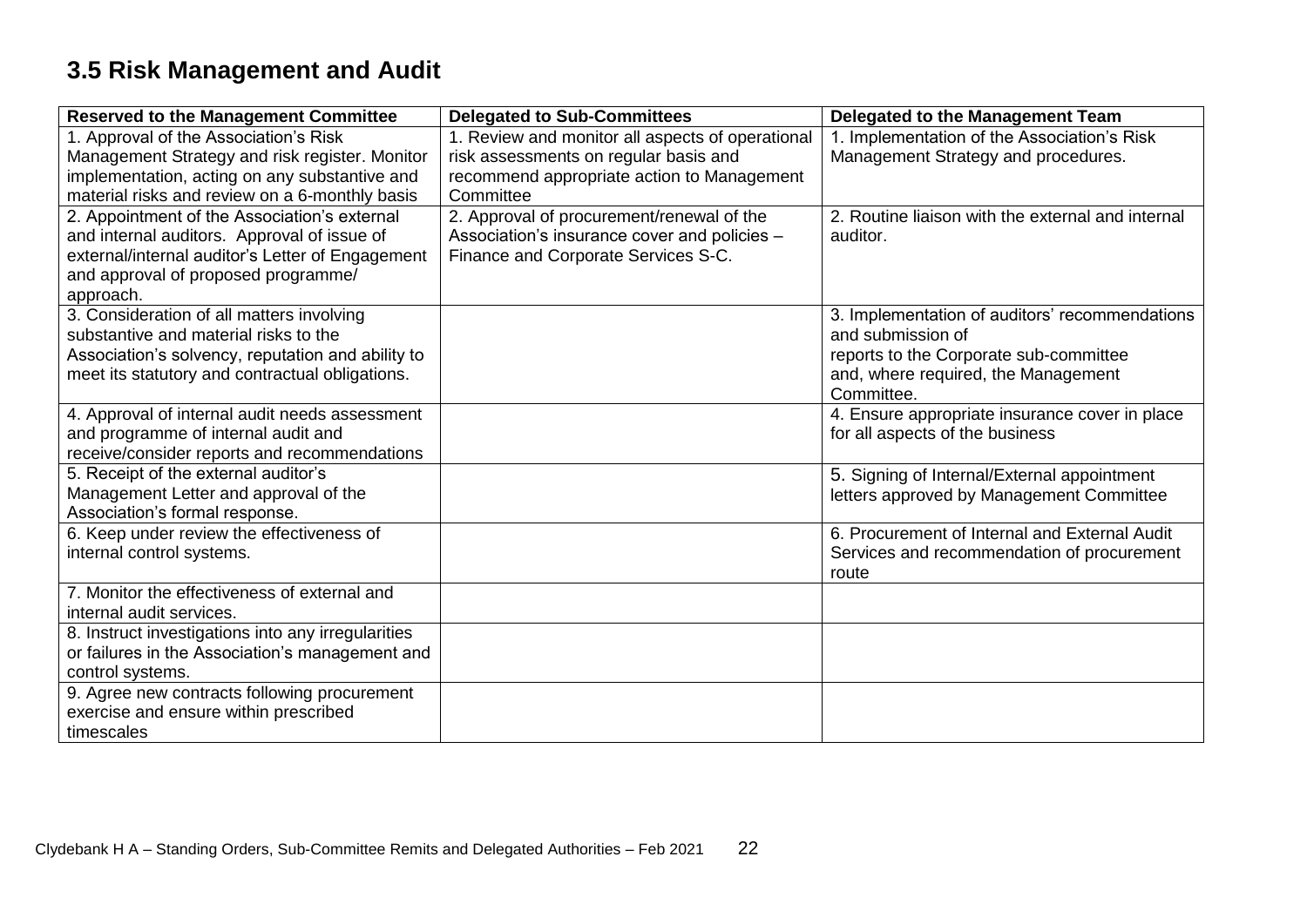# **3.6 Staffing and Employment**

| <b>Reserved to the Management Committee</b>                                                                    | <b>Delegated to Sub-Committees</b>                                                                                                                                                    | <b>Delegated to the Management Team</b>                                                                                                                                                                                  |
|----------------------------------------------------------------------------------------------------------------|---------------------------------------------------------------------------------------------------------------------------------------------------------------------------------------|--------------------------------------------------------------------------------------------------------------------------------------------------------------------------------------------------------------------------|
| 1. Appointment of the Association's Chief<br>Executive and Management Team members.                            | 1. Approval of any proposed permanent<br>increases or reductions in staffing<br>establishment.                                                                                        | 1. Approval of staff overtime as required to<br>meet operational requirements per the<br>Association's Policy - report to next S-C<br>meeting                                                                            |
| 2. Hearing of appeals on staffing/employment<br>matters as required by the Conditions of<br>Service.           | 2. Approval of the Association's conditions of<br>service and pay structure.                                                                                                          | 2. Advertising job vacancies (permanent or<br>temporary posts).                                                                                                                                                          |
| 3. Make arrangements for annual<br>performance appraisal of the Association's<br>Chief Executive (Chairperson) | 3. Staff re-grading and salary increases, out<br>with the Association's established policies.                                                                                         | 3. Recruitment and selection of staff (other<br>than the Association's Chief Executive,<br>Management Team members and Grade 6 & 7),<br>for Grades 1 to 5 including promotions and<br>temporary posts.                   |
| 4. Approve the Association's policies and action<br>plans for committee member development and<br>training.    | 4. Monitoring of the Association's compliance<br>with equalities legislation on staffing/<br>employment matters.                                                                      | 4. Recruitment of temporary posts below the<br>level of Management Team where costs will sit<br>within the overall staffing budget.                                                                                      |
| 5.All tasks delegated to sub-committee where<br>out with sub-committee meeting schedule                        | 5. Form an ad-hoc staffing committee, when<br>required, to consider grievance or disciplinary<br>cases needing committee involvement.                                                 | 5. Prepare and issuing of employment contracts<br>(signed by Chairperson).                                                                                                                                               |
|                                                                                                                | 6. Selection of staff (other than the<br>Association's CEO and Management<br>Team members), for Grades 6, 7 & 8 including<br>arrangements for interview panels and for<br>promotions. | 6. All operational human resources<br>management issues which fall within the<br>conditions of service and CHA's established<br>policies including regular monitoring/ reporting<br>of effectiveness of staff structure. |
|                                                                                                                | 7. Receive quarterly reports on staff attendance<br>and absence and annual staff appraisal report                                                                                     | 7. Payroll and pension's administration and<br>payment of staff expenses and overtime<br>payments.                                                                                                                       |
|                                                                                                                | 8. Consider and approve recommendations<br>from Management Team regarding proposed<br>changes to staff structure                                                                      | 8. Grievances and disciplinary action (excluding<br>matters relating to the CE and individual cases<br>requiring committee involvement).                                                                                 |
|                                                                                                                | 9. Approval of staff subsistence, travel, first aid<br>and overtime payments                                                                                                          | 9. Preparation of Expenses report for S-C<br>approval                                                                                                                                                                    |
|                                                                                                                |                                                                                                                                                                                       | 10. Consider and approve Flexible working<br>requests in line with departmental and customer<br>needs                                                                                                                    |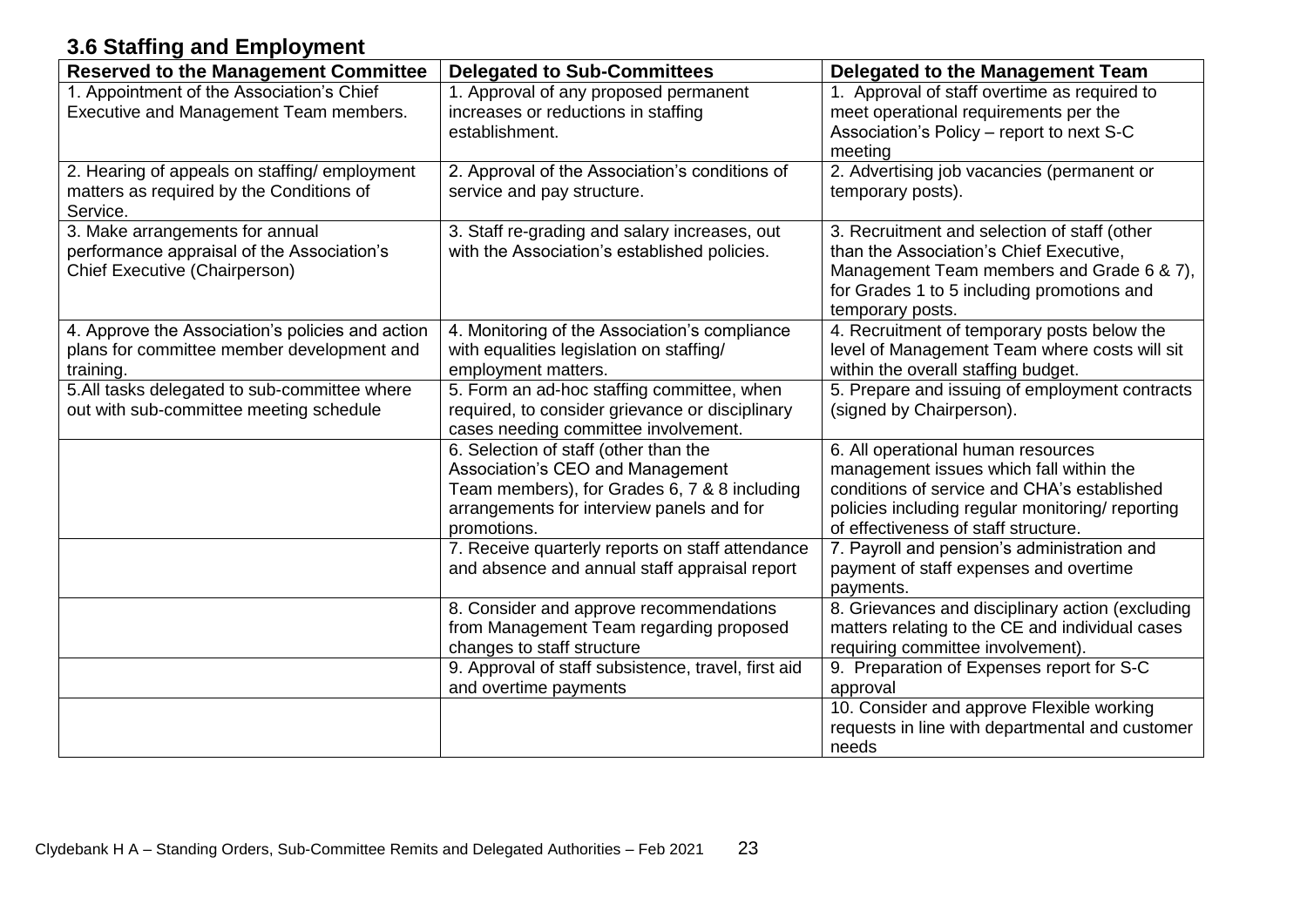# **3.7 Housing Services - Housing Management**

| <b>Reserved to the Management Committee</b>                                   | <b>Delegated to Sub-Committees</b>                                                                                                                                    | Delegated to the Management Team                                                                                                                               |
|-------------------------------------------------------------------------------|-----------------------------------------------------------------------------------------------------------------------------------------------------------------------|----------------------------------------------------------------------------------------------------------------------------------------------------------------|
| 1. Approval of annual rent increases.                                         | 1. Approval of housing management service<br>policies.                                                                                                                | 1. Interpretation and implementation of the<br>policies and service plans approved by<br>Committee.                                                            |
| 2. Approval of annual increases to service<br>charges and management charges. | 2. Scrutiny of performance, service quality<br>and tenant satisfaction on behalf of the MC                                                                            | 2. Management of empty properties.                                                                                                                             |
| 3. Hearing of appeals and complaints submitted<br>by all service users.       | 3. Approval and monitoring of strategies for<br>service development and improvement<br>(including those elements of the Business Plan<br>that relate to HM services). | 3. The allocation of properties, unless prior<br>Committee approval is required under<br><b>EPB Policy</b>                                                     |
| 4. Approval and Implementation of the Tenant<br>Participation Strategy.       | 4. Approval of the Allocations Policy                                                                                                                                 | 4. In co-operation with the Local Authority, the<br>provision of accommodation for<br>homeless persons, under Section 5 of the<br>Housing (Scotland) Act 2001. |
|                                                                               | 5. Approval of the overall terms of the<br>Association's tenancy agreement and other<br>agreements to occupy its properties.                                          | 5. The granting of Scottish Secure Tenancies,<br>Short Scottish Secure Tenancies and any other<br>forms of occupancy agreement approved by SC                  |
|                                                                               | 6. Approval to enter into management<br>agreements or leases with third parties relating<br>to housing properties.                                                    | 6. All matters relating to the management of<br>tenancies.                                                                                                     |
|                                                                               | 7. Approval and monitoring of the Association's<br>strategies for resident information, involvement,<br>consultation and participation.                               | 7. The provision of tenancy support services.                                                                                                                  |
|                                                                               | 8. Approval of the granting of tenancies or<br>other tenancy-related matters which are<br>Special Exceptions under EPB Policy                                         | 8. The management of leases and management<br>agreements with third parties.                                                                                   |
|                                                                               | 9. Approval of the Association's policies and<br>action plans for promoting equality in<br>service delivery, and scrutiny of results<br>achieved                      | 9. Making all statutory payments to tenants and<br>any discretionary payments within the terms of<br>the Committee's policies.                                 |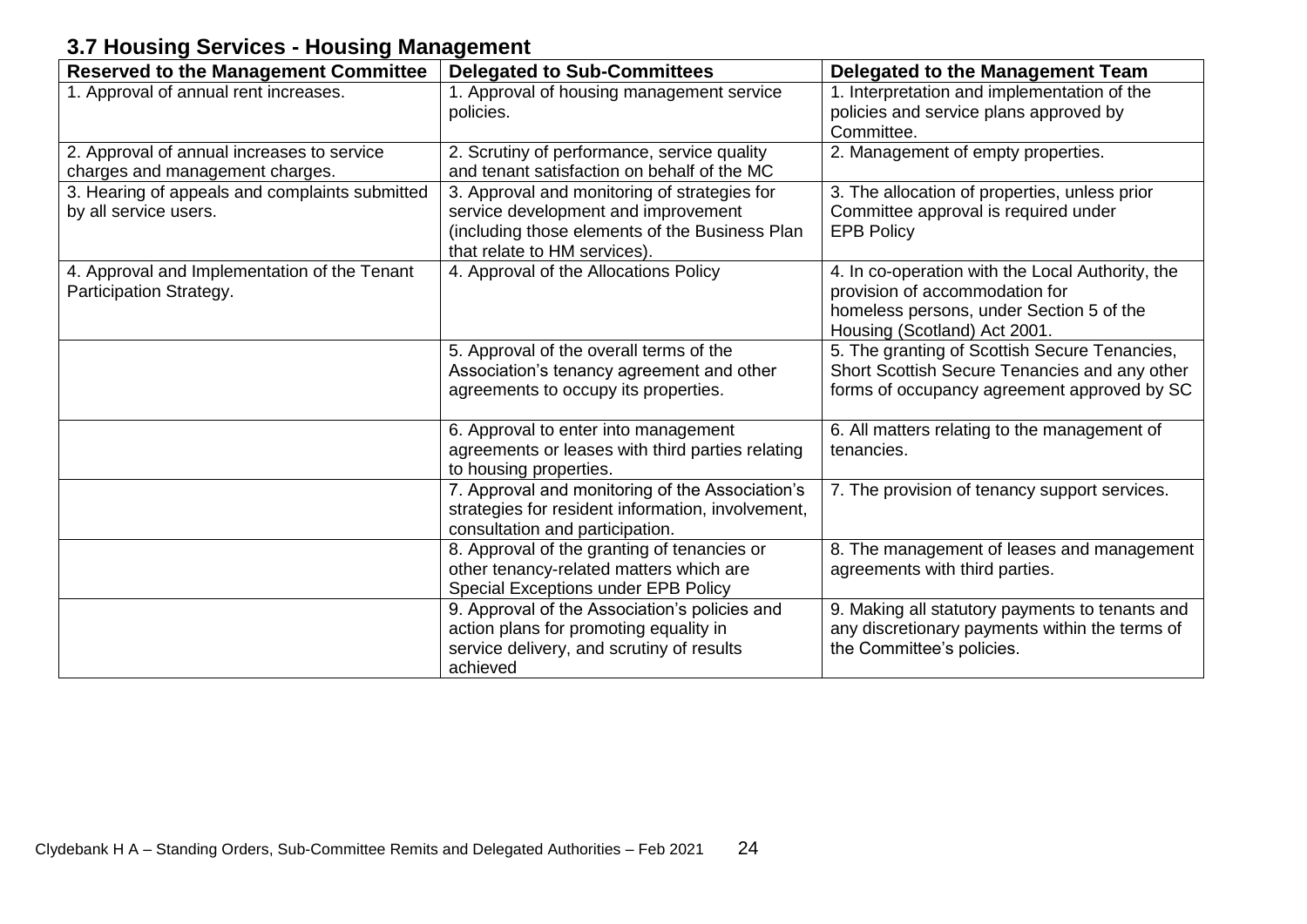# **3.7 Housing Services - Housing Management (Cont.)**

| <b>Reserved to the Management Committee</b> | <b>Delegated to Sub-Committees</b>          | <b>Delegated to the Management Team</b>              |
|---------------------------------------------|---------------------------------------------|------------------------------------------------------|
|                                             | 10. Approve evictions where Decrees granted | 10. All matters relating to the collection of rents, |
|                                             |                                             | service charges and factoring charges,               |
|                                             |                                             | including arrears recovery, and                      |
|                                             |                                             | recommendations to seek eviction and annual          |
|                                             |                                             | rent increase for Committee approval.                |
|                                             |                                             | 11. Enforcement of decrees for eviction (subject     |
|                                             |                                             | to subsequent reporting of the enforcement           |
|                                             |                                             | decision to the Committee).                          |
|                                             |                                             |                                                      |
|                                             |                                             | 12. All matters relating to neighbour relations      |
|                                             |                                             | and anti-social behaviour. This includes             |
|                                             |                                             | applications for Anti-Social Behaviour Orders,       |
|                                             |                                             | although any such applications will be reported      |
|                                             |                                             | to the Sub-committee.                                |
|                                             |                                             |                                                      |
|                                             |                                             | 13. Implementation of the Estate                     |
|                                             |                                             | Management Policy and all expenditure                |
|                                             |                                             | relating to estate management services,              |
|                                             |                                             | within the budget approved by the                    |
|                                             |                                             | Management Committee.                                |
|                                             |                                             | 14. Assessment of tenant complaints and              |
|                                             |                                             | appeals, including the preparation of                |
|                                             |                                             | reports where complaints and appeals                 |
|                                             |                                             | are referred for consideration by the                |
|                                             |                                             | Management Committee.                                |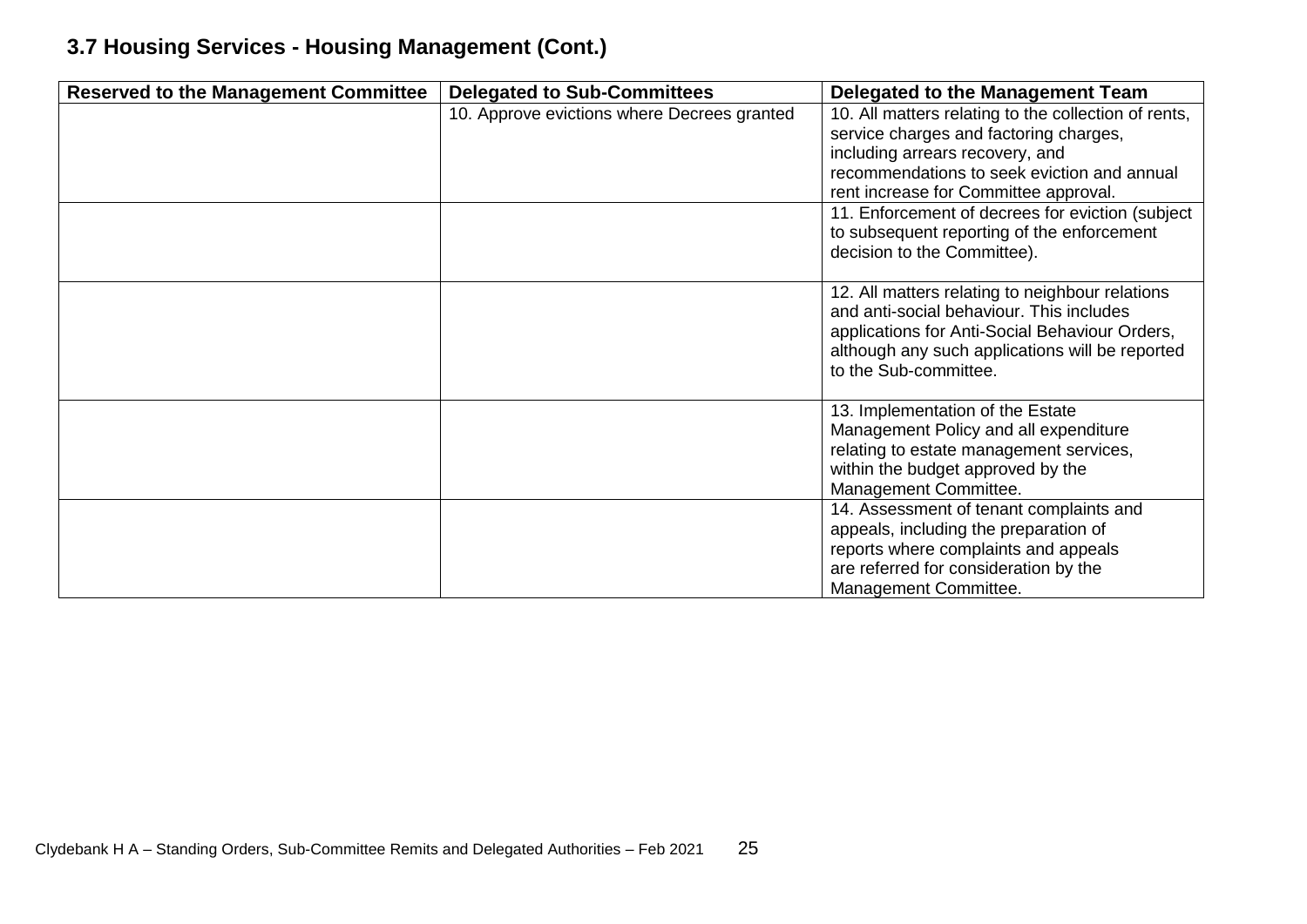# **3.8 Housing Services - Repairs and Maintenance Services**

| <b>Reserved to the Management Committee</b>                                                                    | <b>Delegated to Sub-Committees</b>                                                                                                                                                                                    | Delegated to the Management Team                                                                                                                                                                                                                                                                       |
|----------------------------------------------------------------------------------------------------------------|-----------------------------------------------------------------------------------------------------------------------------------------------------------------------------------------------------------------------|--------------------------------------------------------------------------------------------------------------------------------------------------------------------------------------------------------------------------------------------------------------------------------------------------------|
| 1. Approval of the Association's annual budget<br>for repairs and planned maintenance works.                   | 1. Approval of repairs and maintenance service<br>policies.                                                                                                                                                           | 1. Selecting contractors for consideration to<br>Frameworks via Public Contracts Scotland.                                                                                                                                                                                                             |
| 2. Approval of the Association's overall asset<br>management strategy and review every 6<br>months.            | 2. Approval of contract expenditure in excess of<br>the contract sum, where such expenditure falls<br>within the terms of the original contract and so<br>legally binding.                                            | 2. Preparation of reports and recommendations<br>on additions to or removal of contractors.                                                                                                                                                                                                            |
| 3. Settlement of any contractual claims                                                                        | 3. Scrutiny of expenditure, performance, service<br>quality and tenant satisfaction on behalf of the<br>Management Committee.                                                                                         | 3. Contractor selection and approval of contract<br>acceptance for works up to a value of £10,000<br>(Exc. VAT) (at least 2 quotes required).                                                                                                                                                          |
| 4. Approval of Health and Safety Policy and<br>monitoring of compliance with the<br>Association's obligations. | 4. Approval and monitoring of strategies for<br>service improvement (including those elements<br>of the Business Plan that relate to repairs and<br>maintenance services).                                            | 4. Selection and appointment of consultants up<br>to a value of £5,000 (Exc. VAT) (at least 2<br>quotes required, except where deemed to be<br>specialist services).                                                                                                                                   |
|                                                                                                                | 5. Approval of investment, annual planned<br>maintenance (major repairs) and cyclical<br>maintenance programmes and any<br>revisions to the programme, within the<br>budgets approved by the Management<br>Committee. | 5. Instructing all repairs and maintenance<br>works, within the budgets approved by the<br>Committee and in accordance with the Financial<br>Regulations (includes authority to vary the<br>annual programme of works within approved<br>budget, subject to notifying the HS/F&CS Sub-<br>committees). |
|                                                                                                                | 6. Approval and monitoring of the<br>Association's ongoing compliance of Scottish<br><b>Housing Quality</b><br>Standard and EESSH Delivery Plan and any<br>revisions.                                                 | 6. Implementation of gas servicing<br>programme and all related matters,<br>keeping the HS Sub-committee<br>informed of any failure to meet the<br>Association's legal obligations.                                                                                                                    |
|                                                                                                                | 7. Consider and recommend for Management<br>Committee approval the Association's overall<br>asset management strategy.                                                                                                | 7. Instructing all works for which the Association<br>is responsible under the tenancy agreement,<br>including those of an emergency nature.                                                                                                                                                           |
|                                                                                                                | 8. Approval of procurement strategy for planned<br>maintenance contracts.                                                                                                                                             | 8. Tenant and owner recharges for the cost of<br>repairs ensuring compliance with Factoring<br>Policy and Written Statements.                                                                                                                                                                          |
|                                                                                                                | 9. Approval of procurement/selection methods<br>for individual contracts                                                                                                                                              | 9. Quality management and inspections.                                                                                                                                                                                                                                                                 |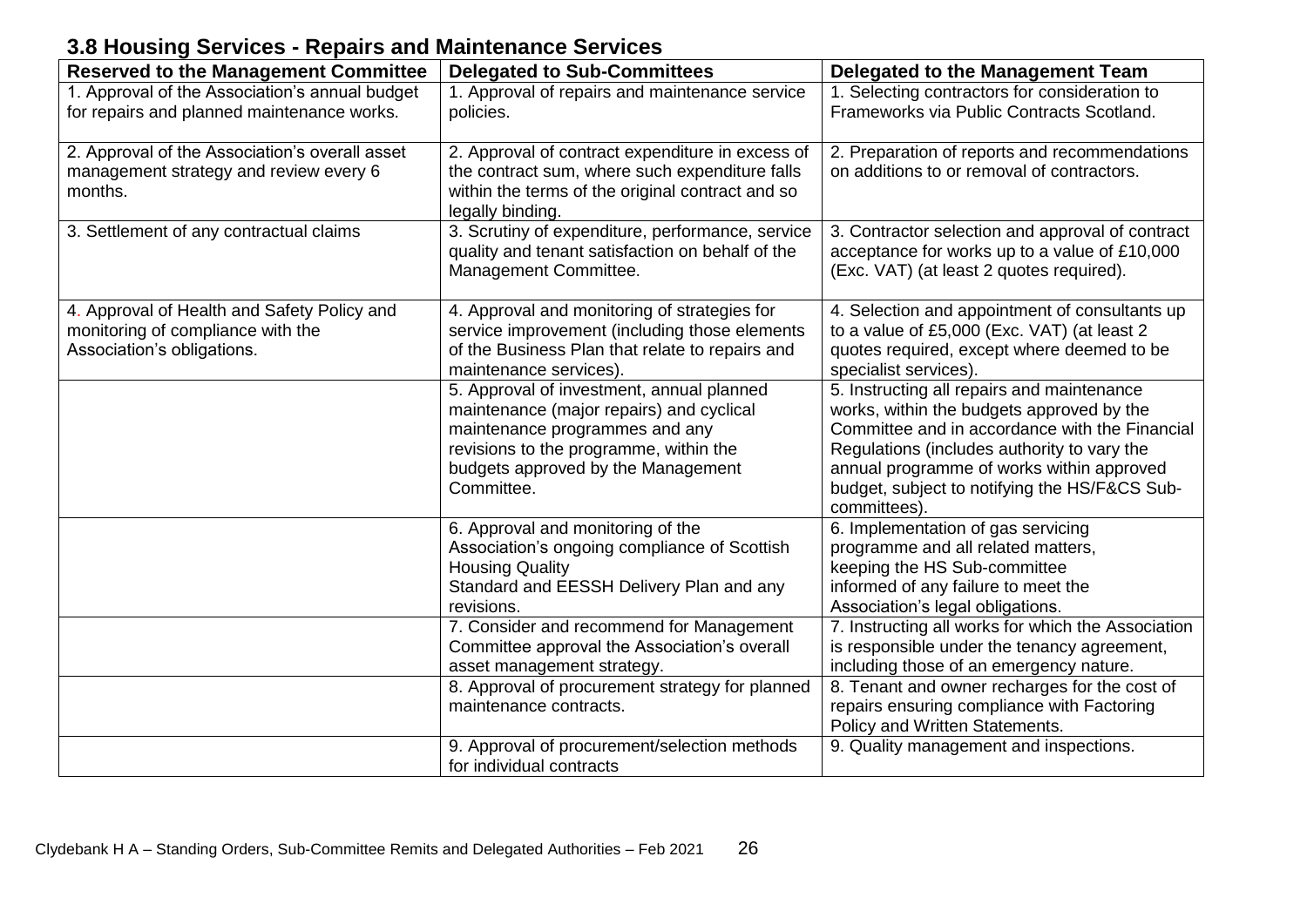# **3.8 Housing Services - Repairs and Maintenance Services (Cont.)**

| <b>Reserved to the Management Committee</b> | <b>Delegated to Sub-Committees</b>                                                                                                   | Delegated to the Management Team                                                                                                                                                                                                                                                                                                    |
|---------------------------------------------|--------------------------------------------------------------------------------------------------------------------------------------|-------------------------------------------------------------------------------------------------------------------------------------------------------------------------------------------------------------------------------------------------------------------------------------------------------------------------------------|
|                                             | 10. Approval of contract acceptance for works                                                                                        | 10. Preparation and issue of all information and                                                                                                                                                                                                                                                                                    |
|                                             | contracts appointments in excess of                                                                                                  | publicity materials regarding service standards and                                                                                                                                                                                                                                                                                 |
|                                             | £10,000 (Ex VAT)                                                                                                                     | performance.                                                                                                                                                                                                                                                                                                                        |
|                                             | 11. Approval of contract acceptance for<br>consultant appointments $> \pounds 5,000$ (Ex VAT)                                        | 11. Statutory payments to tenants, within the policies<br>approved by S-C                                                                                                                                                                                                                                                           |
|                                             | 12. Approval of applications from contractors<br>(via Public Contract Scotland) to provide                                           | 12. Approval/refusal of tenant requests to carry out<br>alterations and improvements.                                                                                                                                                                                                                                               |
|                                             | services to the Association and consider annual                                                                                      |                                                                                                                                                                                                                                                                                                                                     |
|                                             | performance reviews                                                                                                                  |                                                                                                                                                                                                                                                                                                                                     |
|                                             | 13. Removal of contractors from carrying out<br>services following reports from staff.                                               | 13. Ensuring compliance with the Association's health<br>and safety obligations, including the preparation of<br>health and safety plans and files, keeping the Housing<br>Services Sub-committee/ Management Committee<br>informed of any failure to meet the Association's legal<br>obligations in terms of employer and landlord |
|                                             |                                                                                                                                      | responsibilities via monthly report. Co-ordination of<br>health and safety audits.                                                                                                                                                                                                                                                  |
|                                             | 14. Approval of tender acceptances for<br>contracts valued in excess of £10,000 + VAT.                                               | 14. Assessment of tenant/service user complaints and<br>appeals, including the preparation of reports where<br>complaints and appeals are referred for SC<br>consideration.                                                                                                                                                         |
|                                             | 15. Operational management of the<br>Association's responsibilities as an<br>employer in relation to health and safety<br>management | 15. Ensure minimum of 5-yearly physical stock<br>condition surveys are instructed and life cycle costings<br>submitted to Finance for inclusion in 30 year financial<br>Plans                                                                                                                                                       |
|                                             | 16. Approval of Medical Adaptation Policy and<br>monitoring of HAG                                                                   | 16. Overall Procurement responsibilities, policy<br>development and S-C reporting                                                                                                                                                                                                                                                   |
|                                             | 17. Consideration and approval of claims for<br>compensation in excess of £200                                                       | 17. Consideration and approval of claims for<br>compensation <£200.                                                                                                                                                                                                                                                                 |
|                                             |                                                                                                                                      | 18. Signing off funding/loan agreements for<br>HEEPS/other funding streams following approval of<br>Sub-Committee                                                                                                                                                                                                                   |
|                                             |                                                                                                                                      | 19. Source suitable Frameworks to join for<br>procurement and make recommendation to S-C                                                                                                                                                                                                                                            |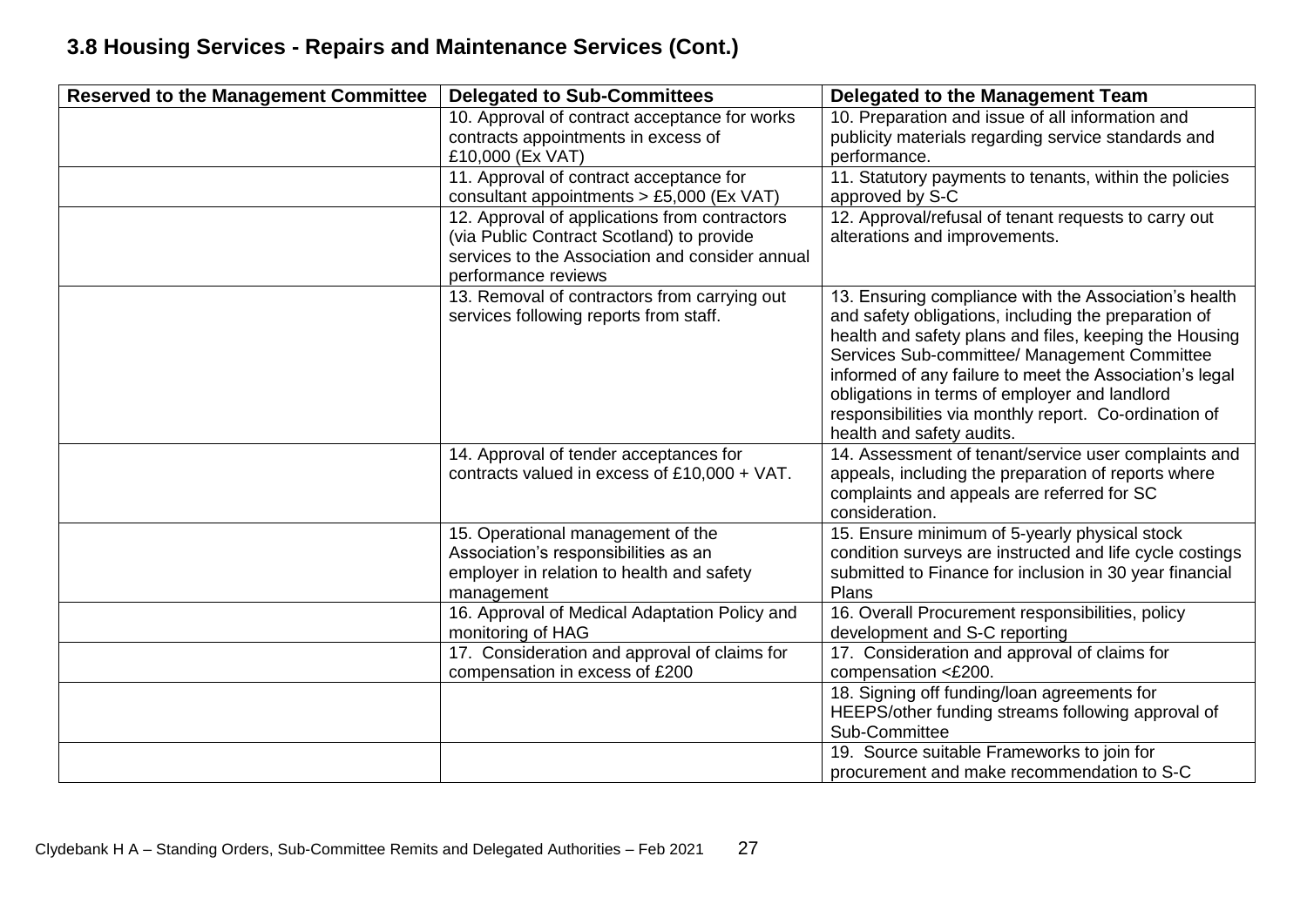# **3.9 Development and Wider Role**

| <b>Reserved to the Management Committee</b>                                                                                                                                                                                | <b>Delegated to Sub-Committees</b>                                                                                                                                             | Delegated to the Management Team                                                                                                                                                                                                                                               |
|----------------------------------------------------------------------------------------------------------------------------------------------------------------------------------------------------------------------------|--------------------------------------------------------------------------------------------------------------------------------------------------------------------------------|--------------------------------------------------------------------------------------------------------------------------------------------------------------------------------------------------------------------------------------------------------------------------------|
| 1. Approval of the Association's development<br>strategy and Affordable Housing Supply<br>Programme (AHSP) agreement and Strategic<br>Housing Investment Plan (SHIP) Development<br>Funding submissions                    | 1. Approval of development-related policies                                                                                                                                    | 1. Interpretation and implementation of the<br>development and wider role policies, plans and<br>strategies approved by the Management<br>Committee and/or Development and Wider Role<br>Sub-committee.                                                                        |
| 2. Purchase of land and buildings for<br>development (if not part of the approved<br>AHSP/SHIP and/or the purchase price exceeds<br>the budgeted cost and/or the acquisition<br>involves the Association's own resources). | 2. Approval of wider role related policies                                                                                                                                     | 2. Authorising applications for statutory<br>permissions and consents.                                                                                                                                                                                                         |
| 3. Approval of any development partnerships<br>with other housing associations.                                                                                                                                            | 3. Review and approval of each individual<br>development project at the following key stages:<br>acquisition, project brief and tender acceptance.                             | 3. Selection and appointment of consultants<br>required to progress development plans in line<br>with delegated authority amounts (<£5,000)<br>(selection normally undertaken by staff and<br>recommendations for appointment then referred<br>to Sub-committee for approval). |
| 4. Settlement of contractual claims.                                                                                                                                                                                       |                                                                                                                                                                                | 4. Supervision and performance review of<br>professional consultants.                                                                                                                                                                                                          |
| 5. Approval of additional expenditure on<br>individual contracts, if greater than £10,000 +<br>VAT above the approved contract sum.                                                                                        | 5. Approval of purchase of land and buildings<br>for development projects (if part of approved<br>development programme and/or the purchase<br>price is within budgeted cost). | 5. Issuing client instructions to the Association's<br>professional consultants and contractors, as<br>required.                                                                                                                                                               |
| 6. All tasks delegated to sub-committee where<br>out with sub-committee meeting schedule                                                                                                                                   | 6. Set and keep under review the Association's<br>design and specification standards.                                                                                          | 6. Monitoring contract costs and progress.                                                                                                                                                                                                                                     |
|                                                                                                                                                                                                                            | 7. Approval of housing mix and project briefs for<br>development projects.                                                                                                     | 7. Making HAG submissions to the Scottish<br>Government and funding submissions re wider<br>role to all relevant funding bodies.                                                                                                                                               |
|                                                                                                                                                                                                                            | 8. Approval of project procurement strategy and<br>methods.                                                                                                                    | 8. Approval of home loss or disturbance<br>payments if applicable                                                                                                                                                                                                              |
|                                                                                                                                                                                                                            | 9. Authorise appointment of consultants and<br>contractors (including development agents),<br>based on staff selection recommendations.                                        | 9. Submission of applications for Section 107<br>consent from the Scottish Housing Regulator.                                                                                                                                                                                  |
|                                                                                                                                                                                                                            | 10. Approval of tender acceptance and<br>acceptance of HAG offers.                                                                                                             | 10. Ensuring compliance with CHA's health and<br>safety obligations, including the preparation of<br>H&S plans & files.                                                                                                                                                        |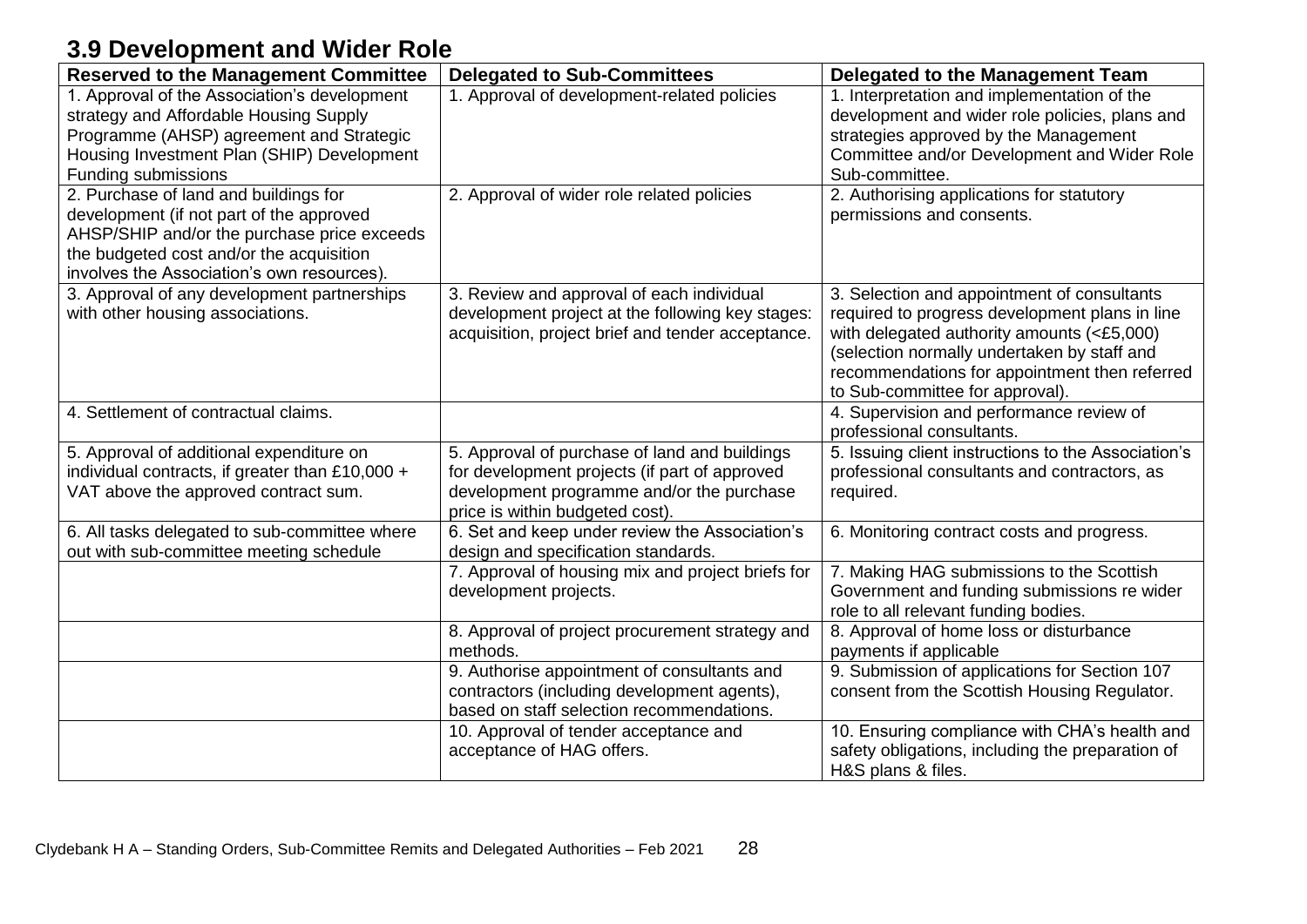# **3.9 Development and Wider Role (Cont.)**

| <b>Reserved to the Management Committee</b> | <b>Delegated to Sub-Committees</b>                | <b>Delegated to the Management Team</b>           |
|---------------------------------------------|---------------------------------------------------|---------------------------------------------------|
|                                             | 11. Approval of additional expenditure on         | 11. Notifying the Sub-committee of any failure to |
|                                             | individual contracts, if greater than £10,000     | meet the Association's statutory or contractual   |
|                                             | above the approved contract sum provided such     | obligations.                                      |
|                                             | an extension is within the overall borrowing      |                                                   |
|                                             | limits approved by the MC.                        |                                                   |
|                                             | 12. Signing of building contracts.                | 12. Informing the Sub-committee of any            |
|                                             |                                                   | circumstances where contracts are affected by     |
|                                             |                                                   | material delays and/or cost increases in relation |
|                                             |                                                   | to the approved programme and contract sum.       |
|                                             | 13. Consideration and approval of the AHSP        | 13. Approval of additional contract expenditure   |
|                                             | submission to Scottish Government provided it     | up to a limit of £10,000 (Exc. VAT) provided      |
|                                             | conforms to the overall private funding levels    | such an extension is within the overall           |
|                                             | agreed by the Association                         | borrowing limits approved by the MC (Sub-         |
|                                             |                                                   | committee to be advised if this authority is      |
|                                             |                                                   | used).                                            |
|                                             | 14. Formal acceptance of the Grant Planning       | 17. Preparation of all formal project submissions |
|                                             | Target from Scottish Government.                  | to SG e.g. project proposal, cost plan, tender    |
|                                             |                                                   | submission                                        |
|                                             | 15. Regular monitoring of expenditure in line     | 18. Preparation of the Association's              |
|                                             | with the Grant Planning Target.                   | development policies and Strategic Housing        |
|                                             |                                                   | Investment Plan (SHIP) development funding        |
|                                             |                                                   | submissions                                       |
|                                             | 16. Risk assessment at an individual level of all | 19. Signing of GPT/Offer of Grants/AHSP           |
|                                             | development & wider action projects               | submission following SC approval                  |
|                                             |                                                   | 20. Recommendations to MC in relation to          |
|                                             |                                                   | procurement route, e.g. Framework, PCS,           |
|                                             |                                                   | Quick Quote, etc. and instruct based on MC        |
|                                             |                                                   | approval                                          |
|                                             |                                                   | 21. Submission and acceptance of wider role       |
|                                             |                                                   | bids/applications/offers as appropriate and       |
|                                             |                                                   | report to S-C                                     |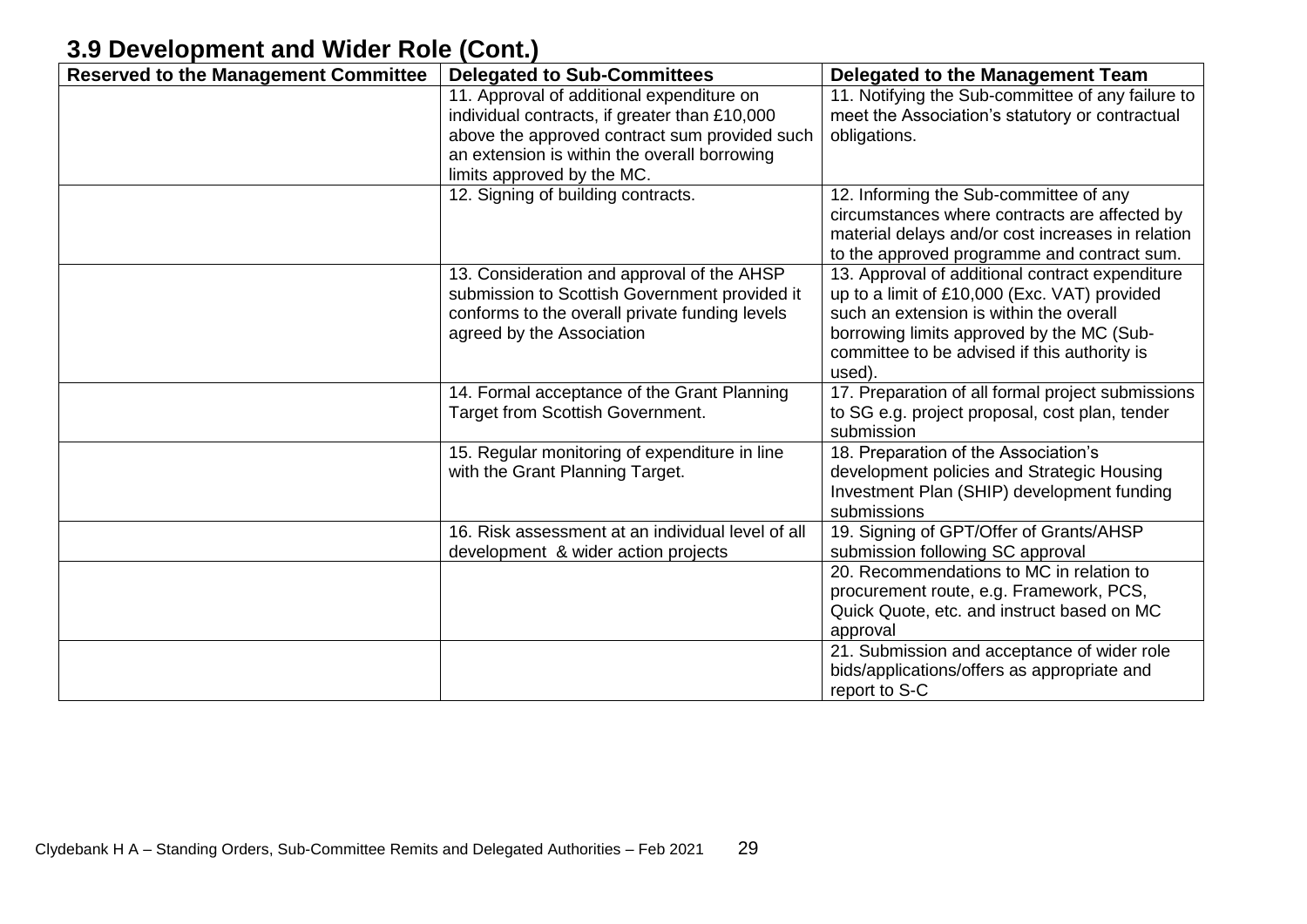# **Appendix 1 – Scheme of Financial Delegation**

To order and authorise: -

## 1. **Capital Expenditure (Properties)**

|              | Details(Estimated<br>expenditure)                                              | Authorisation                                                                                                                                                                                        | Procurement/<br>Minimum<br>Quotes<br>Required                                               |
|--------------|--------------------------------------------------------------------------------|------------------------------------------------------------------------------------------------------------------------------------------------------------------------------------------------------|---------------------------------------------------------------------------------------------|
| a            | Purchase of a Property<br>within Budget allocation                             | <b>Chief Executive</b><br>$\bullet$<br>Head of Finance and Corporate<br><b>Services</b><br><b>Head of Housing Services</b><br>$\bullet$                                                              | N/A                                                                                         |
| b            | Purchase of a Property<br>outwith Budget<br>allocation                         | <b>Finance and Corporate Services</b><br>$\bullet$<br>Sub-Committee<br><b>Management Committee</b><br>$\bullet$                                                                                      | N/A                                                                                         |
| $\mathbf{C}$ | Consultants<br>Fees/Works Costs -<br>payments within<br>approved contract sums | <b>Chief Executive</b><br>$\bullet$<br>Head of Finance and Corporate<br>$\bullet$<br><b>Services</b>                                                                                                 | N/A                                                                                         |
| d            | <b>Contract Variation</b><br>under £10,000 plus<br><b>VAT</b>                  | <b>Chief Executive</b><br>$\bullet$<br>Head of Finance and Corporate<br>$\bullet$<br><b>Services</b>                                                                                                 | N/A                                                                                         |
| e            | Contract variation<br>£10,000 and above                                        | <b>Finance and Corporate Services</b><br>$\bullet$<br>Sub-Committee<br><b>Management Committee</b><br>$\bullet$<br>Emergency arrangements - at<br>$\bullet$<br>least 4 MC members to be<br>contacted | N/A                                                                                         |
| f            | <b>New Build Development</b><br>- Design and Build                             | Development & Wider Role SC<br>$\bullet$<br><b>Management Committee</b><br>$\bullet$                                                                                                                 | Per Contract                                                                                |
| g            | <b>New Building</b><br>Development -<br><b>Traditional</b>                     | <b>Solicitors</b><br>$\bullet$<br>Consultancy<br>Contractor                                                                                                                                          | PCS or<br>through<br>existing<br>Frameworks<br>(e.g.<br>Scotland<br>Excel, SPA,<br>$etc.$ ) |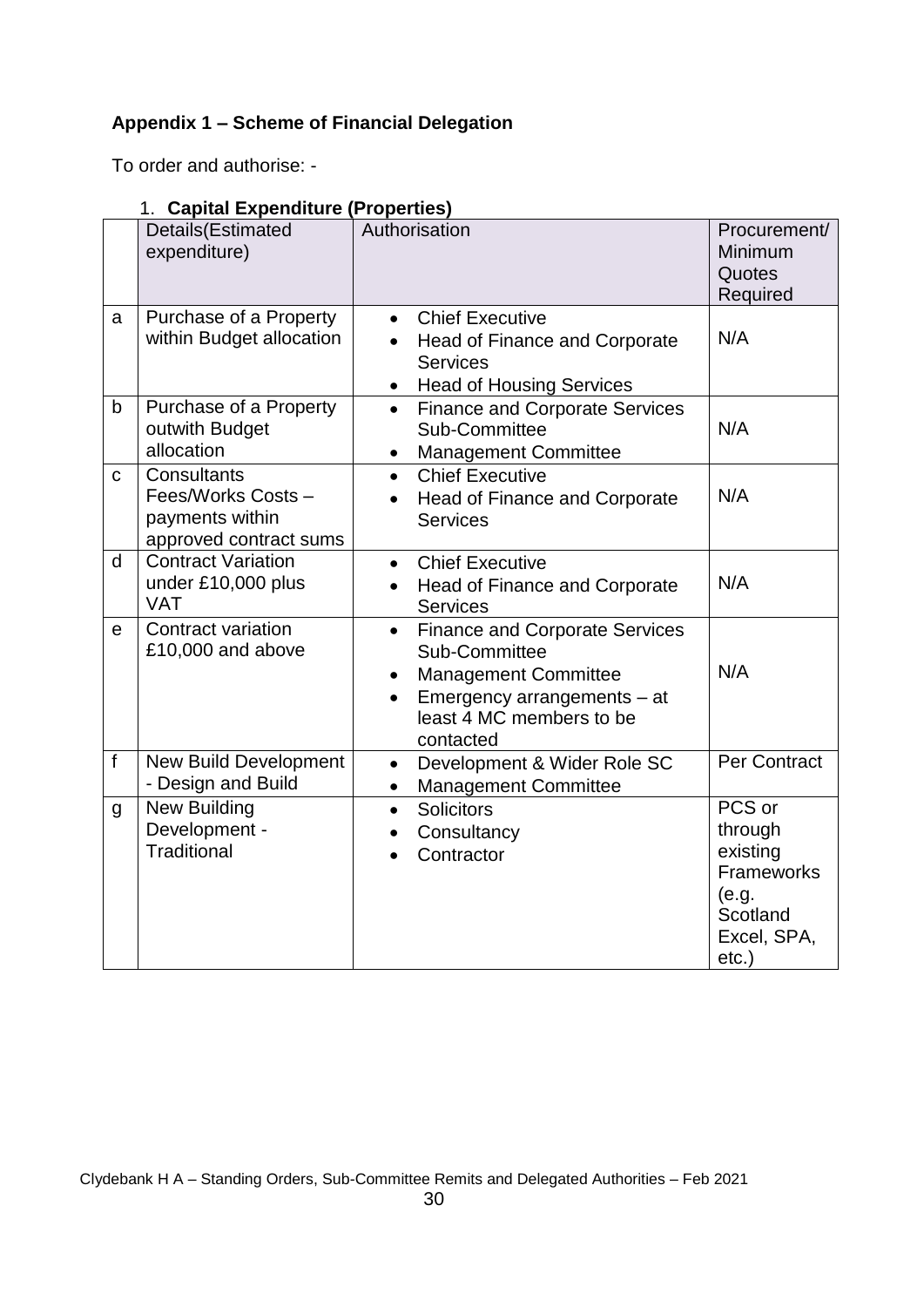|   | Details (Estimated<br>Expenditure) | Paramonal<br>Authorisation                                                                                                                                                                                                                                                                                 | Procurement/<br><b>Minimum Quotes</b><br>Required                                                               |
|---|------------------------------------|------------------------------------------------------------------------------------------------------------------------------------------------------------------------------------------------------------------------------------------------------------------------------------------------------------|-----------------------------------------------------------------------------------------------------------------|
| a | Up to £500 plus VAT<br>(Grade 5/6) | <b>Housing Assistants</b><br>$\bullet$<br><b>Maintenance Assistants</b><br><b>Finance Assistant</b><br>$\bullet$                                                                                                                                                                                           | N/A                                                                                                             |
| b | Up to £1,000 plus VAT<br>(Grade 7) | <b>Housing Officer</b><br>$\bullet$<br><b>Maintenance Officer</b>                                                                                                                                                                                                                                          | <b>Direct Award</b><br>through relevant<br>supplier                                                             |
| C | Up to £5,000 plus VAT<br>(Grade 8) | <b>Housing Services Manager</b><br>$\bullet$<br><b>Finance and Corporate Services</b><br>$\bullet$<br>Manager                                                                                                                                                                                              | 2 Quotes (one<br>quote will be<br>sufficient where<br>contractor(s) have<br>not responded<br>within timescales) |
| d | Up to £10,000 plus<br><b>VAT</b>   | <b>Chief Executive</b><br>$\bullet$<br>Head of Finance and Corporate<br><b>Services</b><br><b>Head of Housing Services</b><br>$\bullet$                                                                                                                                                                    | 2 Quotes/ Or Quick<br>Quote through<br><b>PCS</b>                                                               |
| e | > £10,000 plus VAT                 | <b>Finance and Corporate Services</b><br>$\bullet$<br>Sub-Committee<br><b>Housing Services Sub-Committee</b><br>$\bullet$<br><b>Management Committee</b><br>$\bullet$<br>In line with Procurement Policy<br>$\bullet$<br>Emergency arrangements – at<br>$\bullet$<br>least 4 MC members to be<br>contacted | PCS or through<br>existing<br>Framework (e.g.<br>Scotland Excel,<br>SPA, etc.)                                  |

## 2. **Property Management, Maintenance, Estate Management and sundry (within Budget parameters)**

## **3. Capital Expenditure Items (Within overall Budget parameters)**

|   | <b>Papilar Experiments Renie (Million Prefation Papple parameters</b> |                                                                                                                                                    |                                                                                                                 |  |
|---|-----------------------------------------------------------------------|----------------------------------------------------------------------------------------------------------------------------------------------------|-----------------------------------------------------------------------------------------------------------------|--|
|   | Details (Estimated<br>Expenditure)                                    | Authorisation                                                                                                                                      | Procurement/<br><b>Minimum Quotes</b><br>Required                                                               |  |
| a | Under £5,000 plus VAT                                                 | <b>Chief Executive</b><br>$\bullet$<br>Head of Finance and Corporate<br>$\bullet$<br><b>Services</b><br>• Head of Housing Services                 | 2 Quotes (one<br>quote will be<br>sufficient where<br>contractor(s) have<br>not responded<br>within timescales) |  |
| b | Over £5,000 plus VAT                                                  | <b>Finance and Corporate Services</b><br>$\bullet$<br>Sub-Committee<br><b>Management Committee</b><br>$\bullet$<br>In line with Procurement Policy | 2 Quotes                                                                                                        |  |

Clydebank H A – Standing Orders, Sub-Committee Remits and Delegated Authorities – Feb 2021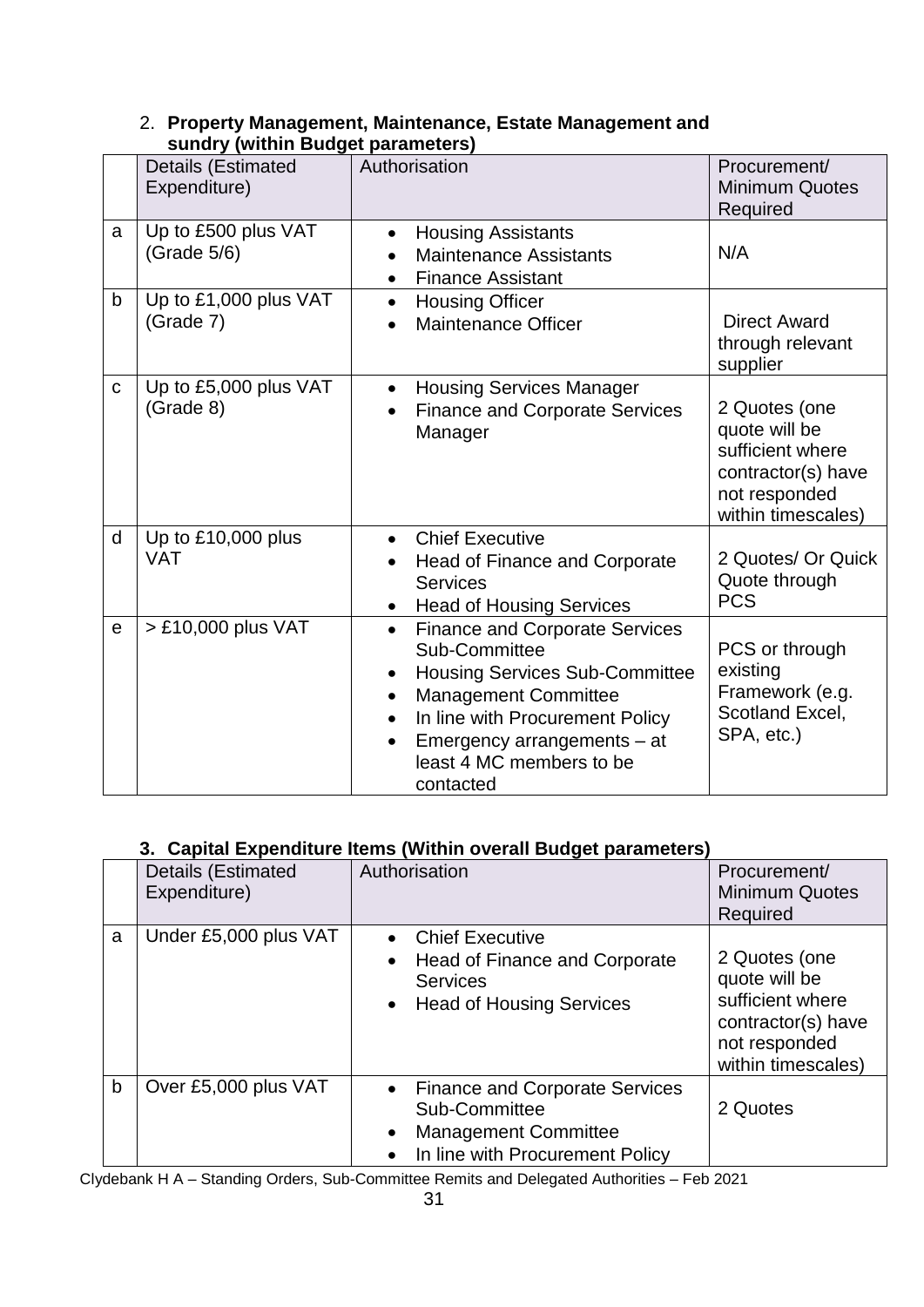## **4. Staffing Costs**

|   | <b>Details (Estimated</b><br>Expenditure)  | Authorisation                                                                                                                                                                                      | Procurement/<br><b>Minimum Quotes</b><br>Required |
|---|--------------------------------------------|----------------------------------------------------------------------------------------------------------------------------------------------------------------------------------------------------|---------------------------------------------------|
| a | <b>Staff Structure and</b><br>appointments | <b>Finance and Corporate Services</b><br>$\bullet$<br>Sub-Committee; or<br><b>Management Committee</b><br>$\bullet$                                                                                | N/A                                               |
| b | <b>Temporary Staff</b>                     | <b>Chief Executive (within Budget</b><br>$\bullet$<br>parameters)<br><b>Report to Finance and Corporate</b><br>Services Sub-Committee; or<br><b>Report to Management</b><br>$\bullet$<br>Committee | N/A                                               |
| C | <b>Salary Reviews</b>                      | <b>Finance and Corporate Services</b><br>$\bullet$<br>Sub-Committee; or<br><b>Management Committee</b><br>٠                                                                                        | N/A                                               |
| d | <b>Staff Expenses</b>                      | <b>Finance and Corporate Services</b><br>$\bullet$<br>Sub-Committee; or<br>Management Committee<br>$\bullet$                                                                                       | N/A                                               |
| e | <b>Chief Executive</b><br><b>Expenses</b>  | <b>Finance and Corporate Services</b><br>$\bullet$<br>Sub-Committee; or<br><b>Management Committee</b><br>$\bullet$                                                                                | N/A                                               |
| f | Overtime                                   | <b>Chief Executive</b><br>$\bullet$<br><b>Report to Finance and Corporate</b><br>Services Sub-Committee; or<br><b>Report to Management</b><br>$\bullet$<br>Committee                               | N/A                                               |
| g | Temporary<br>responsibility<br>allowances  | Chief Executive (per EVH<br>$\bullet$<br><b>Conditions of Service)</b><br><b>Report to Management</b><br>$\bullet$<br>Committee or Finance and<br><b>Corporate Services Sub-</b><br>Committee      | N/A                                               |

## **5. Supplies/Goods**

|   | .<br><b>Details (Estimated</b><br>Expenditure) | Authorisation                                                                     | Procurement/<br><b>Minimum Quotes</b><br>Required |
|---|------------------------------------------------|-----------------------------------------------------------------------------------|---------------------------------------------------|
| a | Up to £500 plus VAT                            | • Finance Assistant<br><b>Housing Assistants</b><br><b>Maintenance Assistants</b> | N/A                                               |
| b | Up to £1,000 plus VAT                          | • Finance and Corporate Services<br>Manager                                       | Direct award<br>through relevant                  |

Clydebank H A – Standing Orders, Sub-Committee Remits and Delegated Authorities – Feb 2021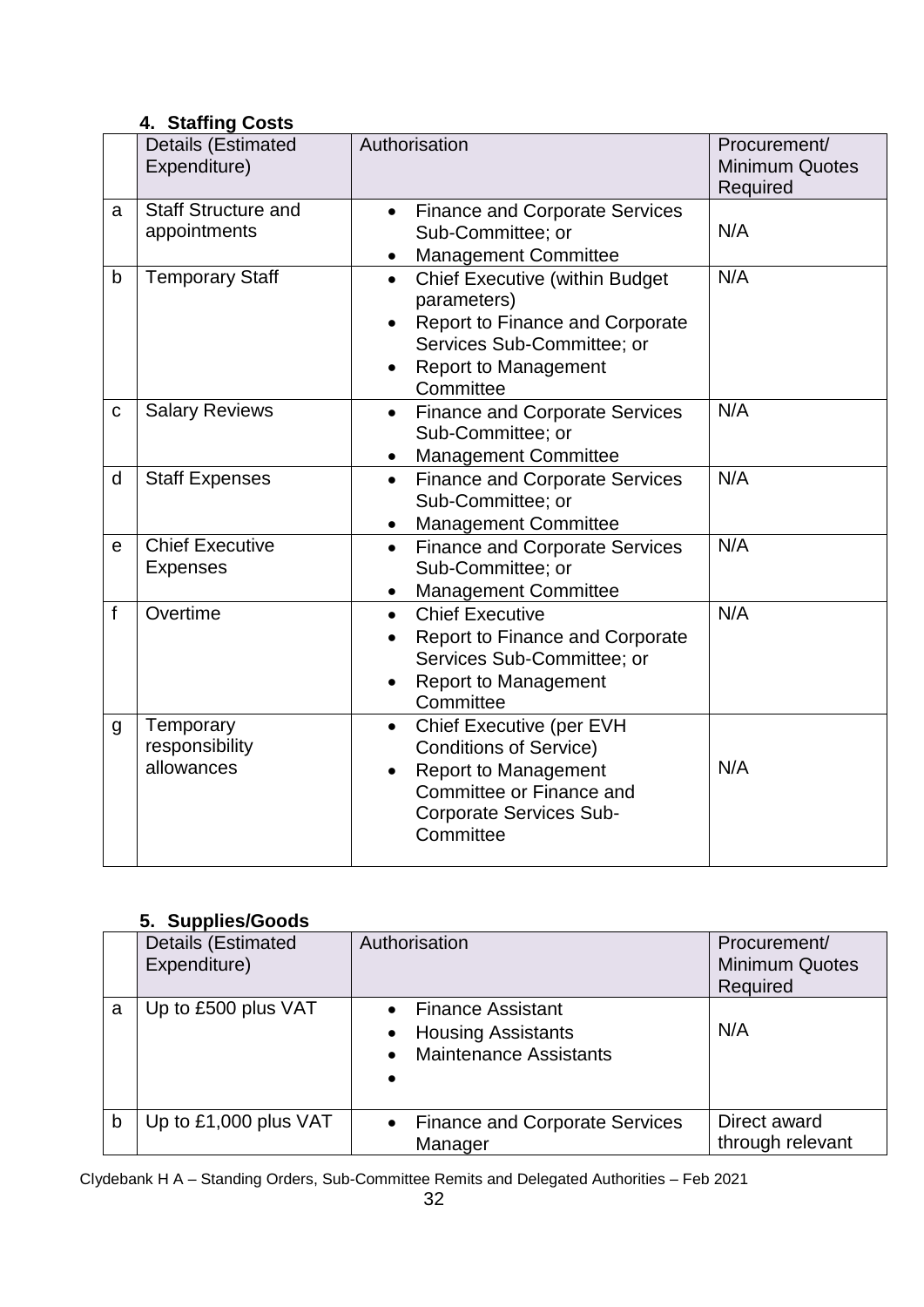|   |                       | <b>Housing Services Manager</b><br>$\bullet$<br>Data Protection & Compliance<br>Officer<br><b>Communications Officer</b><br>C81 Co-ordinator<br><b>Housing Officers</b><br><b>Maintenance Officers</b><br>$\bullet$ | supplier                                                                                                                                                 |
|---|-----------------------|---------------------------------------------------------------------------------------------------------------------------------------------------------------------------------------------------------------------|----------------------------------------------------------------------------------------------------------------------------------------------------------|
| C | Up to £5,000 plus VAT | Head of Finance and Corporate<br>$\bullet$<br><b>Services</b>                                                                                                                                                       | 2 Quotes/ Or Quick<br>Quote through<br><b>PCS</b><br>(one quote will be<br>sufficient where<br>contractor(s) have<br>not responded<br>within timescales) |
| d | Over £5,000 plus VAT  | <b>Finance and Corporate Services</b><br>$\bullet$<br>Sub-Committee; or<br><b>Management Committee</b><br>$\bullet$                                                                                                 | 2 Quotes/ Or Quick<br>Quote through<br><b>PCS</b><br>or through existing<br>Framework (e.g.<br>Scotland Excel,<br>SPA, etc.)                             |

## **6. Services/Consultancy**

|   | <b>PULLINUS OUTBUILDING</b><br><b>Details</b> | Authorisation                                                                                          | Procurement/ Minimum                                                                                                                                                                                                                        |
|---|-----------------------------------------------|--------------------------------------------------------------------------------------------------------|---------------------------------------------------------------------------------------------------------------------------------------------------------------------------------------------------------------------------------------------|
|   |                                               |                                                                                                        | <b>Quotes Required</b>                                                                                                                                                                                                                      |
| a | Up to $£5,000 + VAT$                          | <b>Chief Executive</b><br>$\bullet$<br>Head of Finance and<br><b>Corporate Services</b>                | Management<br>Committee/Sub-<br><b>Committee Approval</b><br>2 Quotes (except where<br>specialist service or time<br>limited or where<br>consultant(s) have not<br>responded within<br>timescales)                                          |
| B | $>E5,000 + VAT$                               | <b>Finance and Corporate</b><br>$\bullet$<br>Services Sub-Committee; or<br><b>Management Committee</b> | Management<br>Committee/Sub-<br><b>Committee Approval</b><br>2 Quotes<br>(except where specialist<br>service or time limited)<br>Or Quick Quote through<br>PCS or through existing<br>Framework (e.g. CHA,<br>Scotland Excel, SPA,<br>etc.) |

Clydebank H A – Standing Orders, Sub-Committee Remits and Delegated Authorities – Feb 2021